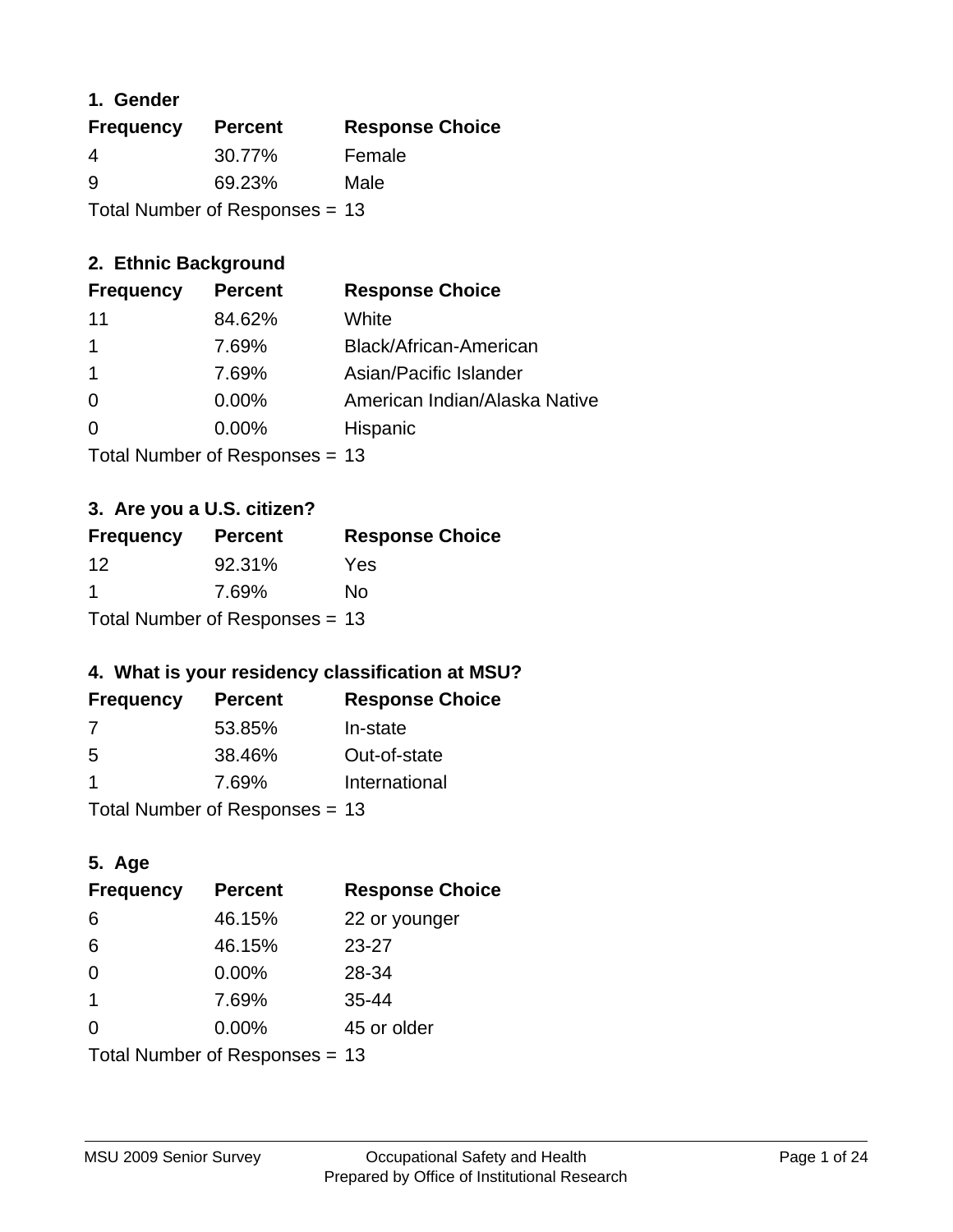**6. Has either of your parents received a bachelor's degree?**

| <b>Frequency</b> | <b>Percent</b>                   | <b>Response Choice</b> |
|------------------|----------------------------------|------------------------|
| 3                | 23.08%                           | Yes                    |
| 10               | 76.92%                           | Nο                     |
|                  | Total Number of Responses $= 13$ |                        |

## **7. Has either of your parents received a degree from Murray State?**

| <b>Frequency</b> | <b>Percent</b> | <b>Response Choice</b> |
|------------------|----------------|------------------------|
|                  | 7.69%          | Yes                    |
| 12               | 92.31%         | No                     |

Total Number of Responses = 13

## **8. What was your original entry status to MSU?**

| <b>Frequency</b>                 | <b>Percent</b> | <b>Response Choice</b>                           |
|----------------------------------|----------------|--------------------------------------------------|
| 7                                | 53.85%         | Freshman                                         |
| 5                                | 38.46%         | Transfer from community college/technical school |
| $\mathbf 1$                      | 7.69%          | Transfer from 4-yr institution                   |
| $Total Number of Doononoog = 42$ |                |                                                  |

Total Number of Responses = 13

### **9. If transfer student, how many credits were transferred?**

| <b>Frequency</b> | <b>Percent</b>             | <b>Response Choice</b> |
|------------------|----------------------------|------------------------|
|                  | 16.67%                     | 12 or fewer            |
| $\mathcal{P}$    | 33.33%                     | $13 - 30$              |
| $\mathcal{P}$    | 33.33%                     | $31 - 60$              |
|                  | 16.67%                     | Over <sub>60</sub>     |
|                  | Tatal Number of Desperance |                        |

Total Number of Responses = 6

## **10. If transfer student, approximately what percent of your University Studies (general education) classes did you take at Murray State?**

| <b>Frequency</b>                | <b>Percent</b> | <b>Response Choice</b> |
|---------------------------------|----------------|------------------------|
| 4                               | 66.67%         | Under 25%              |
| $\Omega$                        | $0.00\%$       | 25-49%                 |
| $\overline{1}$                  | 16.67%         | 50-74%                 |
| 1                               | 16.67%         | 75-100%                |
| Total Number of Responses = $6$ |                |                        |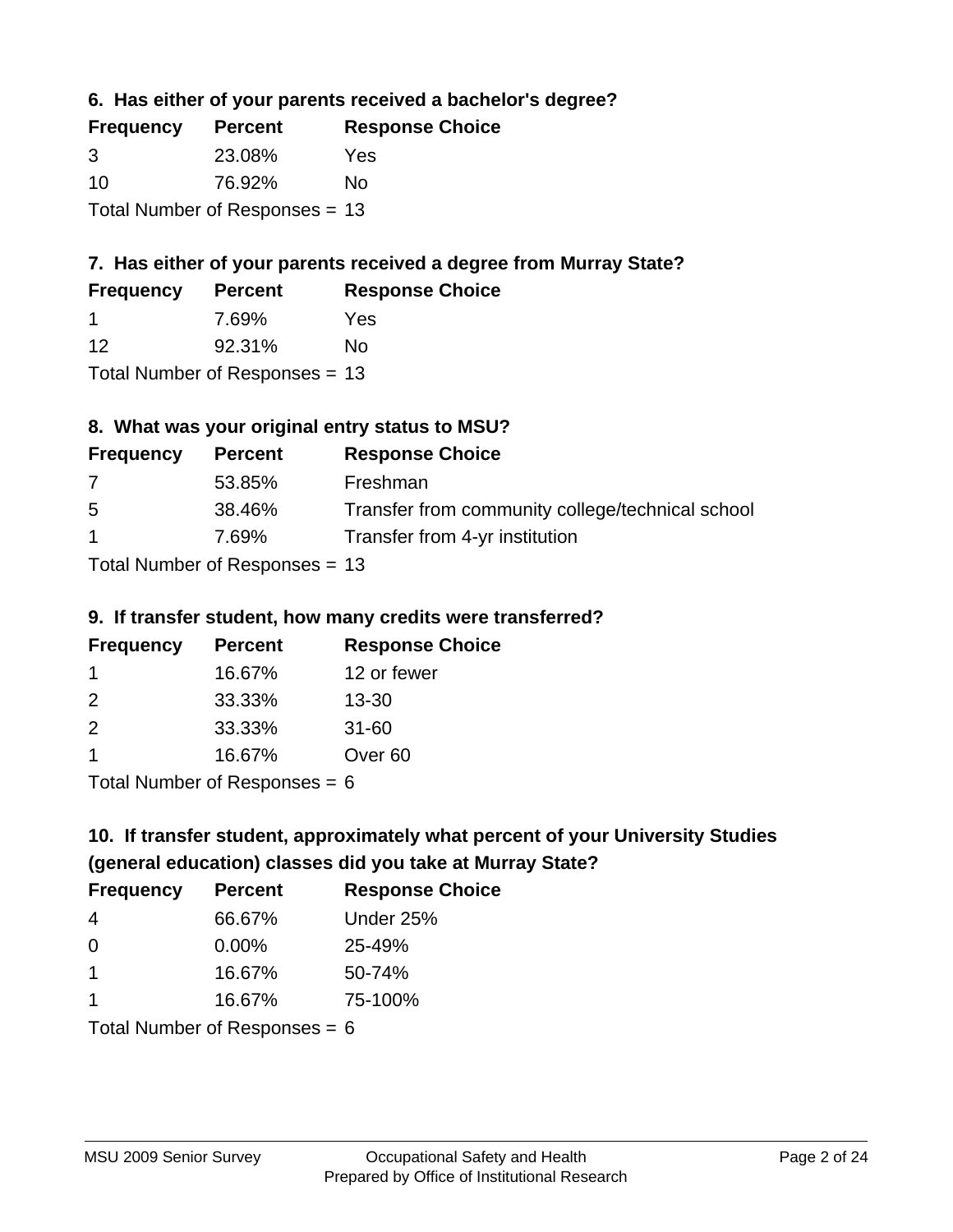### **11. What has been your attendance status at MSU?**

| <b>Frequency</b>               | <b>Percent</b> | <b>Response Choice</b>     |
|--------------------------------|----------------|----------------------------|
| 13                             | 100.00%        | <b>Primarily full-time</b> |
| 0                              | $0.00\%$       | <b>Primarily part-time</b> |
| Total Number of Responses = 13 |                |                            |

## **12. In which Residential College are you a member?**

| <b>Frequency</b> | <b>Percent</b> | <b>Response Choice</b>            |
|------------------|----------------|-----------------------------------|
| 0                | $0.00\%$       | Do not know                       |
| 2                | 15.38%         | <b>Clark College</b>              |
| 3                | 23.08%         | <b>Elizabeth College</b>          |
| 0                | $0.00\%$       | <b>Franklin-Springer Colleges</b> |
|                  | 7.69%          | <b>Hart College</b>               |
| $\mathcal{P}$    | 15.38%         | <b>Hester College</b>             |
| 2                | 15.38%         | <b>Regents College</b>            |
|                  | 7.69%          | <b>Richmond College</b>           |
|                  | 15.38%         | <b>White College</b>              |
|                  |                |                                   |

Total Number of Responses = 13

## **13. Have you ever received any type of Financial Aid while at MSU? (Scholarships, grants, work-study, etc.)**

| <b>Frequency</b> | <b>Percent</b>            | <b>Response Choice</b> |
|------------------|---------------------------|------------------------|
| 9                | 69.23%                    | Yes                    |
| 4                | 30.77%                    | Nο                     |
|                  | Total Number of Deepersee |                        |

Total Number of Responses = 13

## **14. What degree are you seeking at this time?**

| <b>Frequency</b> | <b>Percent</b>                   | <b>Response Choice</b> |
|------------------|----------------------------------|------------------------|
| 0                | $0.00\%$                         | Associate              |
| 13               | 100.00%                          | <b>Baccalaureate</b>   |
|                  | Total Number of Responses $= 13$ |                        |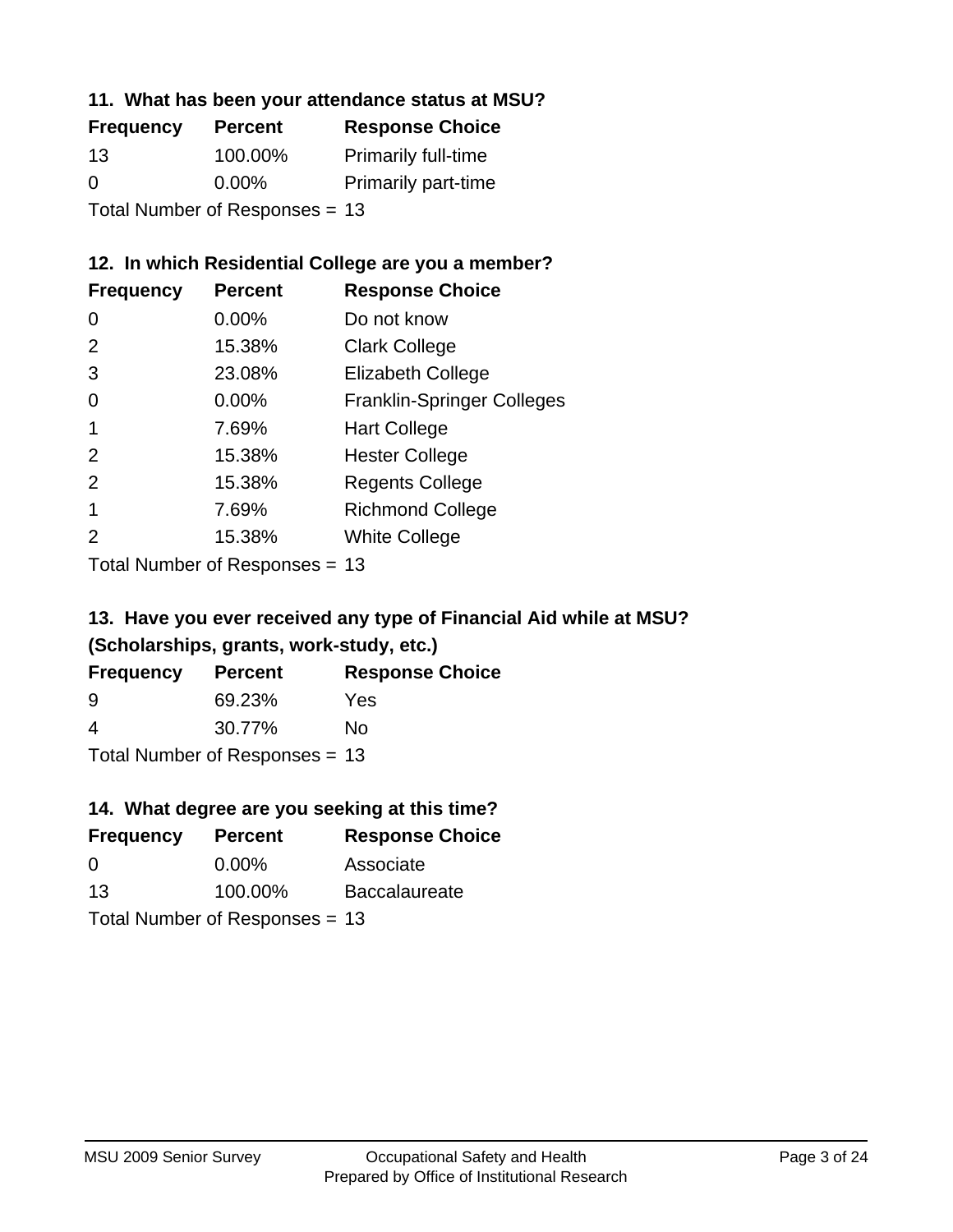**15. How many years will it take you to complete your degree from the point of your initial enrollment in college (including any time at a previous institution)?**

| <b>Frequency</b> | <b>Percent</b> | <b>Response Choice</b> |
|------------------|----------------|------------------------|
| $\Omega$         | 0.00%          | Two                    |
| $\Omega$         | 0.00%          | <b>Three</b>           |
| 6                | 46.15%         | Four                   |
| 5                | 38.46%         | Five                   |
| $\mathbf 1$      | 7.69%          | <b>Six</b>             |
|                  | 7.69%          | More than six          |
|                  |                |                        |

Total Number of Responses = 13

#### **16. In what range does your grade point average fall?**

| <b>Frequency</b> | <b>Percent</b> | <b>Response Choice</b> |
|------------------|----------------|------------------------|
| 2                | 15.38%         | $2.00 - 2.50$          |
| -5               | 38.46%         | $2.51 - 3.00$          |
| -5               | 38.46%         | $3.01 - 3.50$          |
|                  | 7.69%          | $3.51 - 4.00$          |
|                  |                |                        |

Total Number of Responses = 13

## **They are used to sort the data, and do not appear in this table Questions 17 and 18 relate to department and program information.**

### **19. For what purpose did you enroll at MSU?**

| <b>Frequency</b>             | <b>Percent</b> | <b>Response Choice</b>                    |
|------------------------------|----------------|-------------------------------------------|
| 0                            | $0.00\%$       | To receive an associate degree            |
| 12                           | 92.31%         | To receive a baccalaureate degree         |
| $\overline{0}$               | $0.00\%$       | To take a few job related courses         |
| $\overline{1}$               | 7.69%          | To transfer to another college/university |
| Total Number of Deepensee 42 |                |                                           |

Total Number of Responses = 13

# **20. What is the highest degree you eventually hope to receive?**

| <b>Frequency</b> | <b>Percent</b>            | <b>Response Choice</b> |
|------------------|---------------------------|------------------------|
| 0                | $0.00\%$                  | Associate              |
| 5                | 38.46%                    | <b>Baccalaureate</b>   |
| 7                | 53.85%                    | Graduate               |
| $\mathbf 1$      | 7.69%                     | Professional           |
|                  | Total Number of Despanses |                        |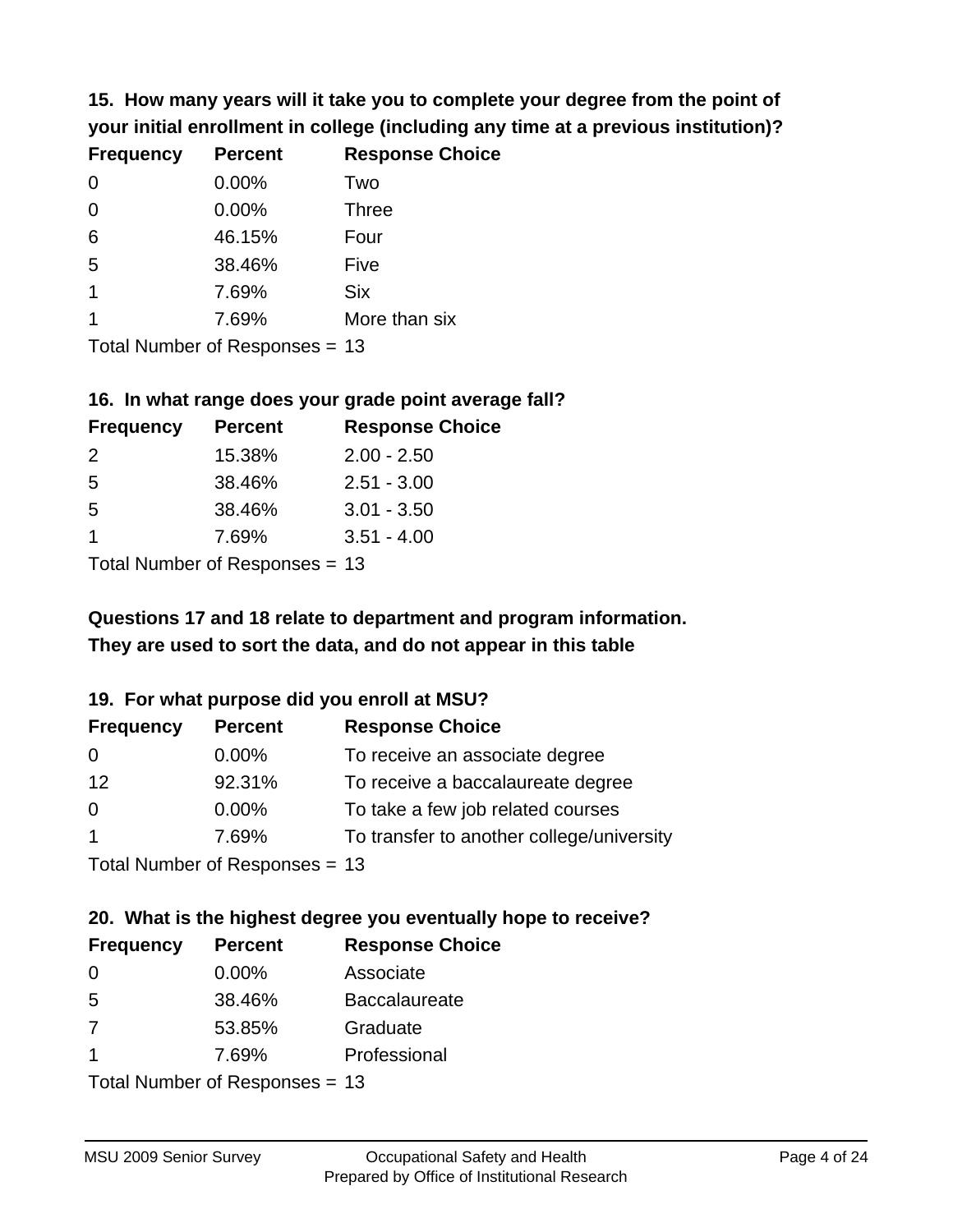### **21. Which best describes your situation?**

| <b>Frequency</b> | <b>Percent</b> | <b>Response Choice</b>               |
|------------------|----------------|--------------------------------------|
| 2                | 15.38%         | Did not change major/area            |
| 3                | 23.08%         | Did not initially declare major/area |
| 8                | 61.54%         | Changed major/area                   |
|                  |                |                                      |

Total Number of Responses = 13

### **22. While school was in session during the past year, how many hours per week, on average, did you work for pay?**

| <b>Frequency</b> | <b>Percent</b> | <b>Response Choice</b> |
|------------------|----------------|------------------------|
| 3                | 23.08%         | Did not work           |
| $\Omega$         | 0.00%          | Worked 1-10 hrs        |
| 2                | 15.38%         | Worked 11-20 hrs       |
| 6                | 46.15%         | Worked 21-30 hrs       |
| 2                | 15.38%         | Worked 31-40 hrs       |
| $\Omega$         | 0.00%          | Worked over 40 hrs     |
|                  |                |                        |

Total Number of Responses = 13

### **23. For the most part, were classes offered at times convenient to you?**

| <b>Frequency</b> | <b>Percent</b>                 | <b>Response Choice</b> |
|------------------|--------------------------------|------------------------|
| 12               | 92.31%                         | Yes                    |
| -1               | 7.69%                          | No.                    |
|                  | Total Number of Responses = 13 |                        |

### **24. If no, what time would you have preferred?**

| <b>Frequency</b>              | <b>Percent</b> | <b>Response Choice</b> |
|-------------------------------|----------------|------------------------|
| -1                            | 100.00%        | Late afternoon         |
| $\Omega$                      | 0.00%          | Evening                |
| $\Omega$                      | $0.00\%$       | Weekend                |
| $\Omega$                      | $0.00\%$       | During the day         |
| Total Number of Responses = 1 |                |                        |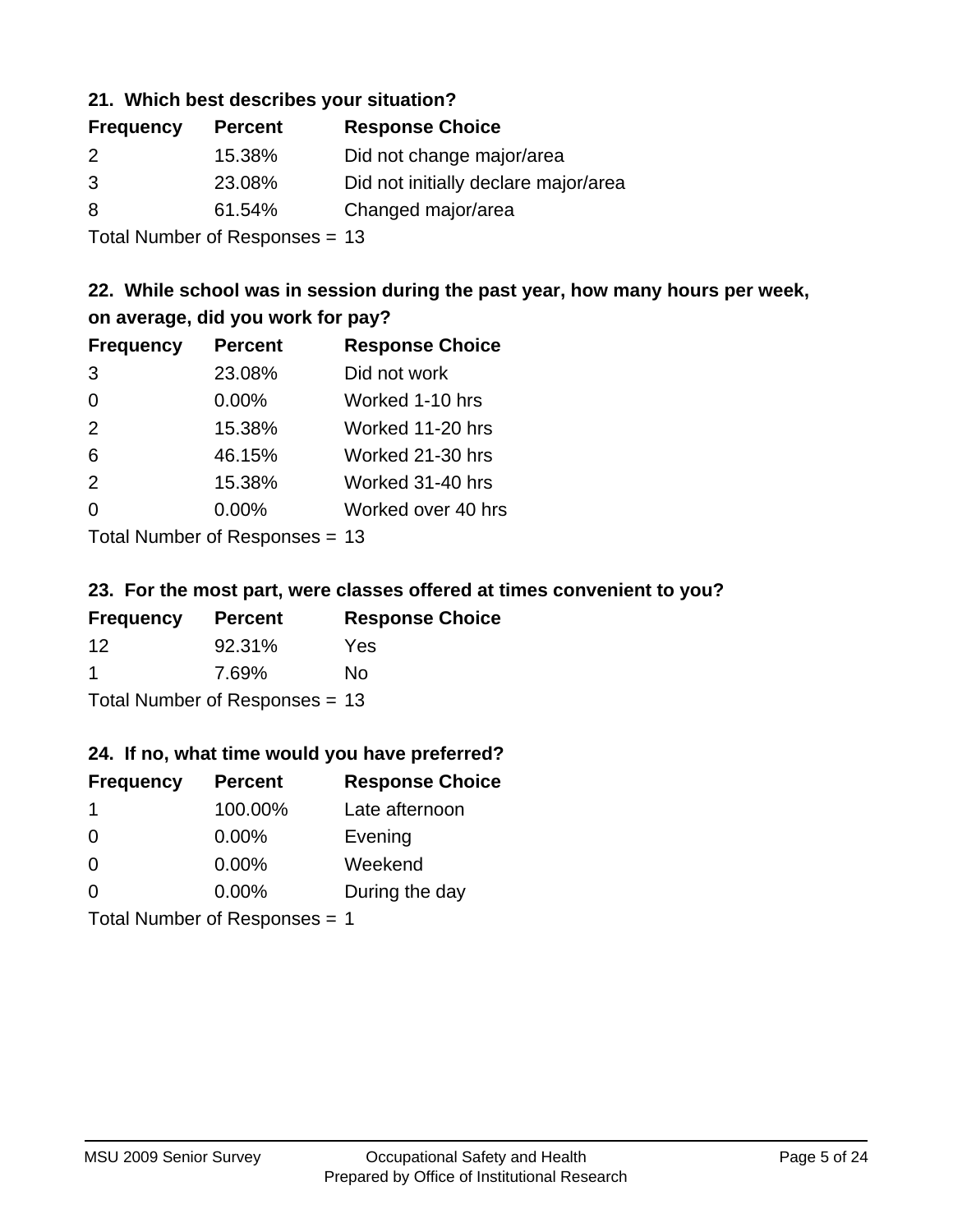# **25. Which best describes the location where you completed the majority of your**

| coursework? |
|-------------|
|-------------|

| <b>Frequency</b> | <b>Percent</b>                   | <b>Response Choice</b> |
|------------------|----------------------------------|------------------------|
| 12               | 92.31%                           | Murray                 |
| 0                | $0.00\%$                         | Paducah                |
| 0                | $0.00\%$                         | Ft. Campbell           |
| 0                | 0.00%                            | Madisonville           |
| 1                | 7.69%                            | Hopkinsville           |
| 0                | $0.00\%$                         | Henderson              |
| 0                | 0.00%                            | On the Internet        |
| 0                | 0.00%                            | Other                  |
|                  | Total Number of Responses $= 13$ |                        |

### **26. Did you take any online courses while at Murray State?**

| <b>Frequency</b>                 | <b>Percent</b> | <b>Response Choice</b> |  |
|----------------------------------|----------------|------------------------|--|
| -5                               | 38.46%         | Yes                    |  |
| -8                               | 61.54%         | No                     |  |
| Total Number of Responses = $13$ |                |                        |  |

## **27. Did it take you an extra semester or more to complete degree requirements at Murray State?**

| <b>Frequency</b>               | <b>Percent</b> | <b>Response Choice</b> |  |
|--------------------------------|----------------|------------------------|--|
| -10                            | 76.92%         | Yes                    |  |
| 3                              | 23.08%         | No                     |  |
| Total Number of Responses = 13 |                |                        |  |

**28. If yes, why did it take you an extra semester or more?**

| <b>Frequency</b>                 | <b>Percent</b> | <b>Response Choice</b>                                       |
|----------------------------------|----------------|--------------------------------------------------------------|
| $\overline{0}$                   | $0.00\%$       | Work obligation limited my enrollment.                       |
| $\overline{1}$                   | 10.00%         | Family obligations limited my enrollment.                    |
| $\mathbf 0$                      | $0.00\%$       | Tuition and other costs of attendance limited my enrollment. |
| 6                                | 60.00%         | A decision to change majors added to my requirements.        |
| $\overline{0}$                   | $0.00\%$       | A required course or courses were not offered.               |
| $\mathbf{1}$                     | 10.00%         | Credits were lost transferring to Murray State.              |
| 2                                | 20.00%         | Other                                                        |
| Total Number of Responses $= 10$ |                |                                                              |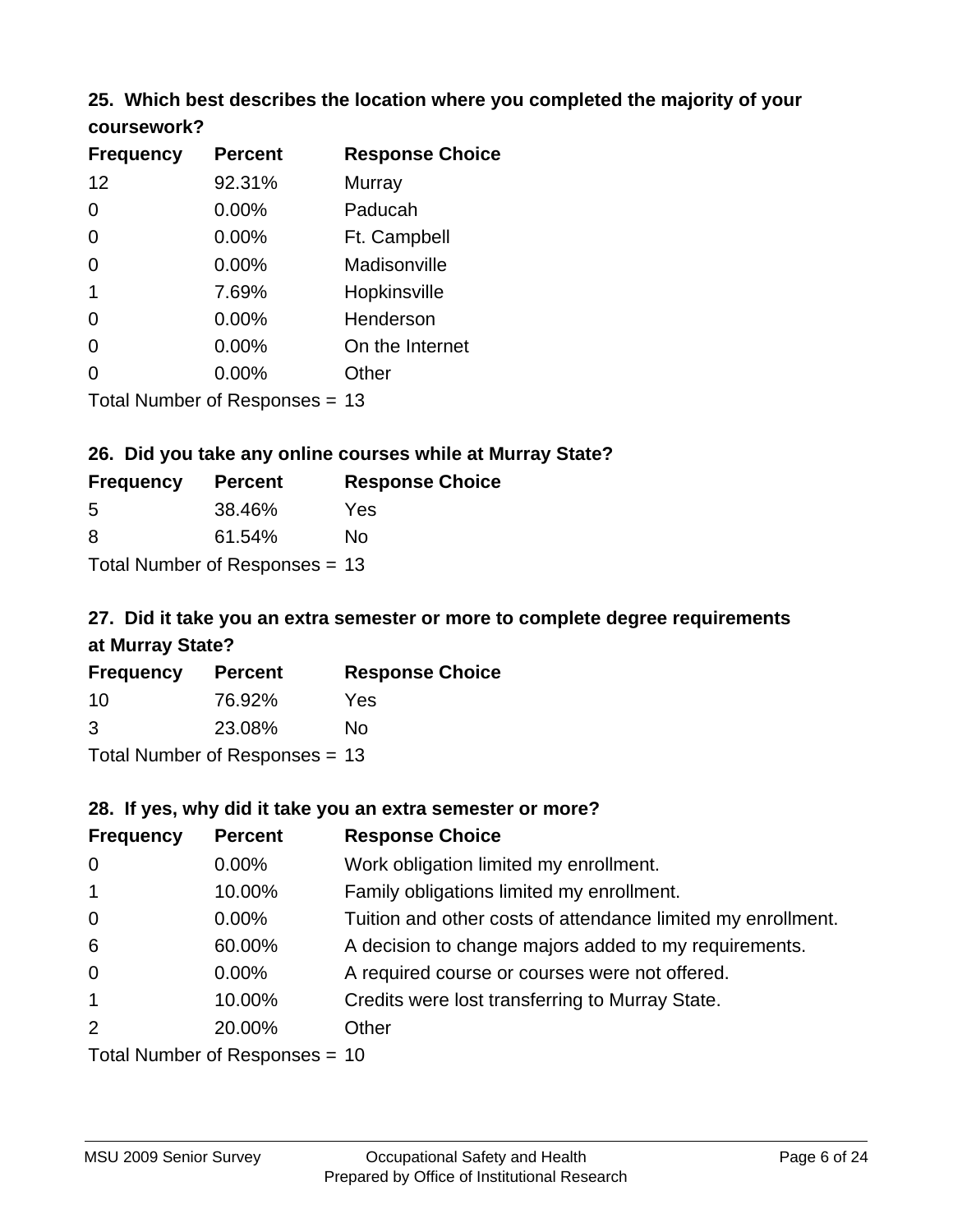## **29. Did you have trouble getting any course(s) you needed while at Murray State?**

| <b>Frequency</b>               | <b>Percent</b> | <b>Response Choice</b> |  |
|--------------------------------|----------------|------------------------|--|
| $\mathcal{P}$                  | 15.38%         | Yes                    |  |
| 11                             | 84.62%         | Nο                     |  |
| Total Number of Responses = 13 |                |                        |  |

### **30. If yes, why did you have trouble getting the course?**

| <b>Frequency</b> | <b>Percent</b> | <b>Response Choice</b>                                |
|------------------|----------------|-------------------------------------------------------|
| $\overline{1}$   | 50.00%         | Not offered the semester I needed it.                 |
| $\overline{0}$   | $0.00\%$       | Not offered at hours convenient to my work schedule.  |
| $\overline{0}$   | $0.00\%$       | Not offered at hours suitable for my school schedule. |
| $\overline{1}$   | 50.00%         | All course sections were closed.                      |
| $\overline{0}$   | $0.00\%$       | I was unaware of the prerequisites for the course.    |
|                  |                |                                                       |

Total Number of Responses = 2

## **31. Which statement best describes your experience with off-campus coop/internship?**

| <b>Frequency</b> | <b>Percent</b> | <b>Response Choice</b>             |
|------------------|----------------|------------------------------------|
| $\mathbf 1$      | 7.69%          | Cannot judge, I did not have one.  |
| 11               | 84.62%         | My experience was very valuable.   |
| $\overline{1}$   | 7.69%          | My experience was valuable.        |
| $\Omega$         | 0.00%          | My experience was of little value. |
| $\Omega$         | $0.00\%$       | My experience was of no value.     |
|                  |                |                                    |

Total Number of Responses = 13

# **32. Which statement best describes your experience with on-campus faculty-directed research, scholarly, or creative project?**

| <b>Frequency</b> | <b>Percent</b>                 | <b>Response Choice</b>             |
|------------------|--------------------------------|------------------------------------|
| 7                | 53.85%                         | Cannot judge; I did not have one.  |
| $\overline{0}$   | $0.00\%$                       | My experience was very valuable.   |
| 6                | 46.15%                         | My experience was valuable.        |
| $\Omega$         | $0.00\%$                       | My experience was of little value. |
| $\Omega$         | $0.00\%$                       | My experience was of no value.     |
|                  | Total Number of Deconoces - 12 |                                    |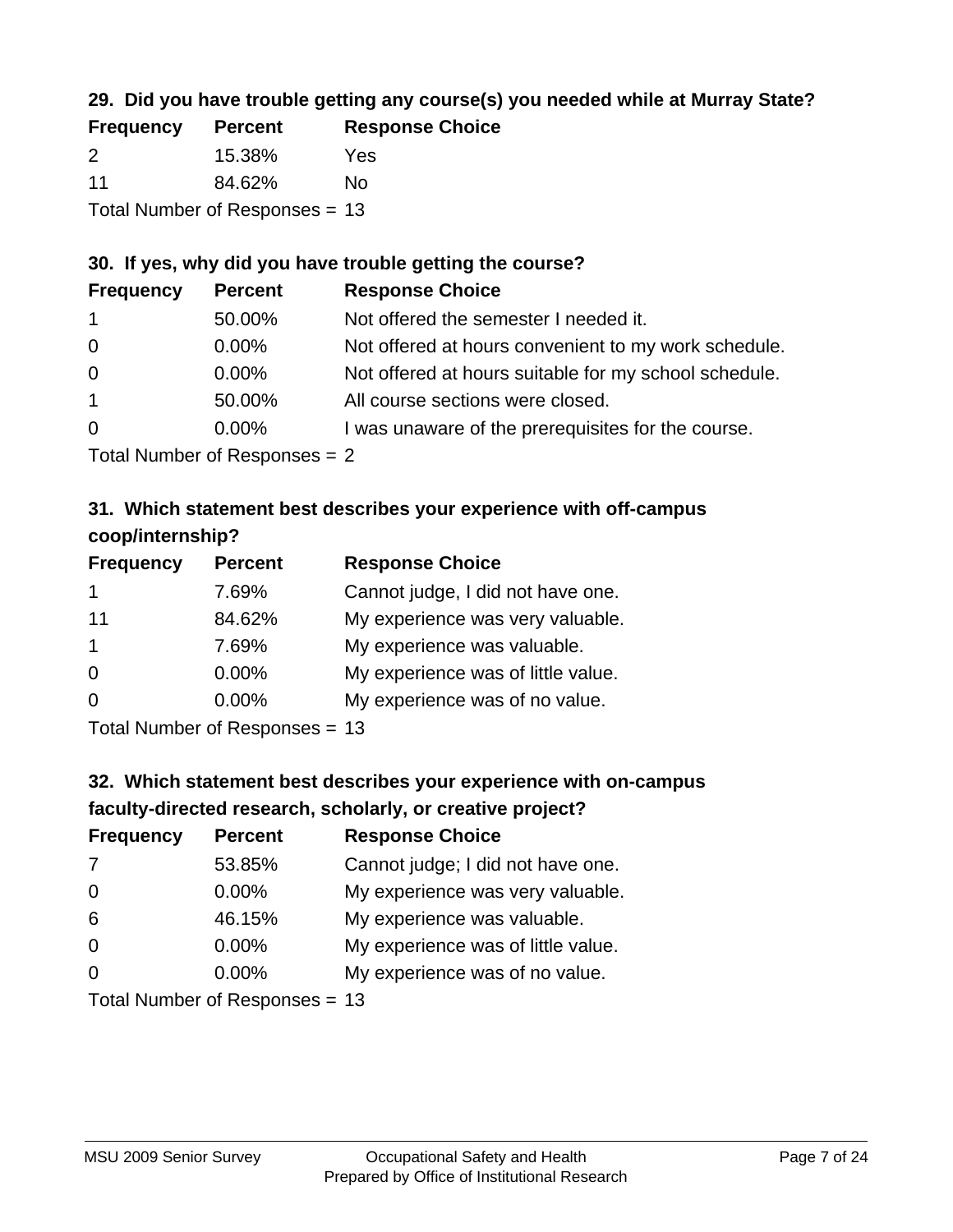#### **33. Which statement best describes your experience with academic advising in your major/area?**

| $\mathbf{u}$ yvu $\mathbf{u}$ yvu $\mathbf{v}$ |                |                                                       |
|------------------------------------------------|----------------|-------------------------------------------------------|
| <b>Frequency</b>                               | <b>Percent</b> | <b>Response Choice</b>                                |
| 0                                              | $0.00\%$       | Cannot judge; I did not make use of the opportunity.  |
| 12                                             | 92.31%         | I was satisfied with information my adviser provided. |
| $\mathbf{1}$                                   | 7.69%          | Advice was inaccurate, incomplete, or misleading.     |
| $\overline{0}$                                 | $0.00\%$       | My adviser was not available.                         |
|                                                |                |                                                       |

Total Number of Responses = 13

## **For questions 34-48, indicate the extent to which you were satisfied.**

| 34. Class size relative to type of course |
|-------------------------------------------|
|-------------------------------------------|

| <b>Frequency</b>                | <b>Percent</b> | <b>Response Choice</b> |  |
|---------------------------------|----------------|------------------------|--|
| -7                              | 53.85%         | Very satisfied         |  |
| 6                               | 46.15%         | Satisfied              |  |
| $\Omega$                        | $0.00\%$       | <b>Dissatisfied</b>    |  |
| $\Omega$                        | 0.00%          | Very dissatisfied      |  |
| Total Number of Responses $-13$ |                |                        |  |

Total Number of Responses = 13

### **35. Out-of-class availability of faculty**

| <b>Frequency</b> | <b>Percent</b>            | <b>Response Choice</b> |
|------------------|---------------------------|------------------------|
| 4                | 30.77%                    | Very satisfied         |
| 9                | 69.23%                    | Satisfied              |
| $\Omega$         | $0.00\%$                  | <b>Dissatisfied</b>    |
| $\Omega$         | $0.00\%$                  | Very dissatisfied      |
|                  | Total Number of DoEROR 0. |                        |

Total Number of Responses = 13

## **36. Effectiveness of your high school preparation for college work**

| <b>Frequency</b>               | <b>Percent</b> | <b>Response Choice</b> |  |
|--------------------------------|----------------|------------------------|--|
| 4                              | 30.77%         | Very satisfied         |  |
| $\blacktriangleleft$           | 7.69%          | Satisfied              |  |
| 5                              | 38.46%         | <b>Dissatisfied</b>    |  |
| 3                              | 23.08%         | Very dissatisfied      |  |
| Total Number of Responses = 13 |                |                        |  |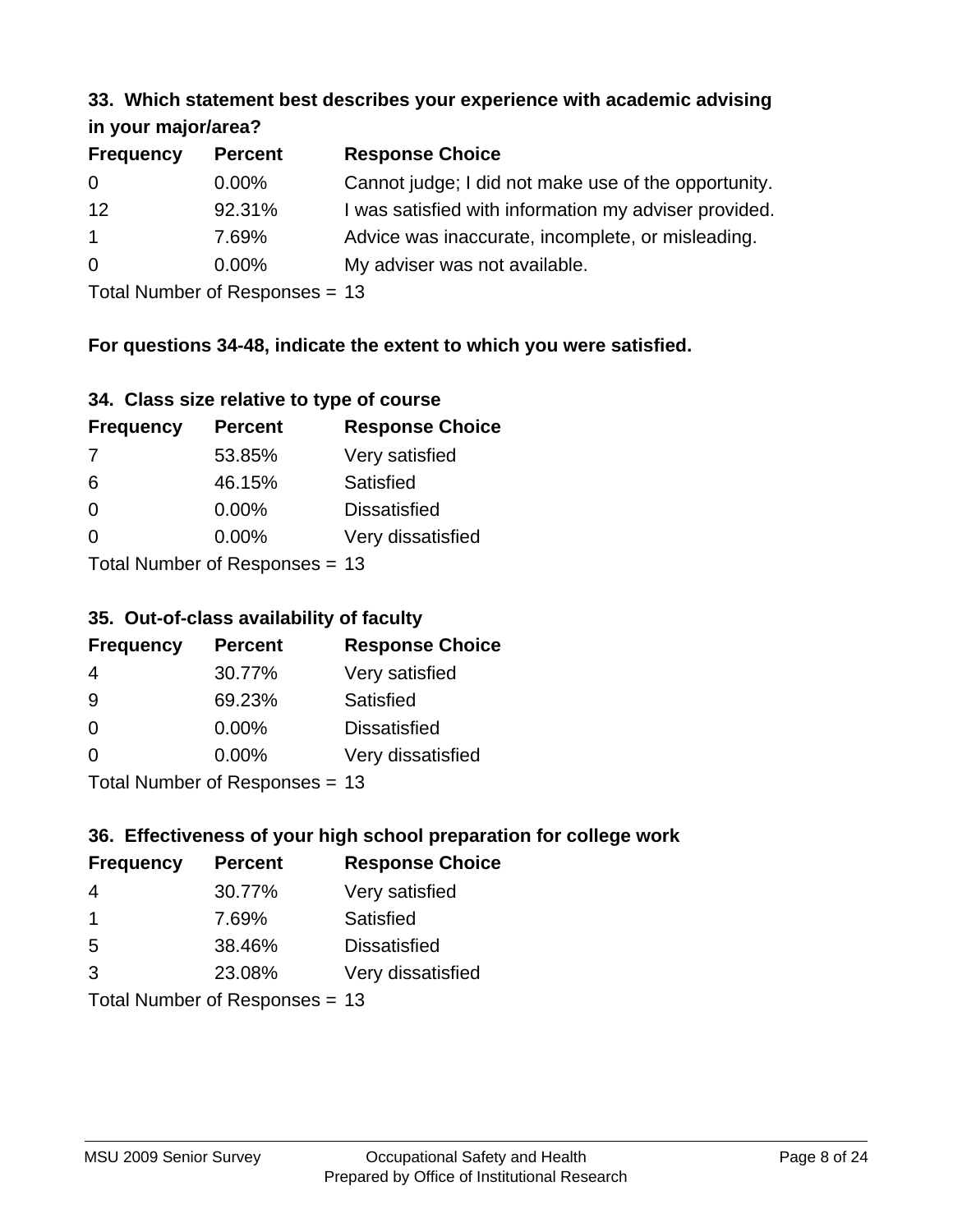## **37. Fairness of faculty in their treatment of individual students**

| <b>Frequency</b> | <b>Percent</b> | <b>Response Choice</b> |
|------------------|----------------|------------------------|
| 4                | 30.77%         | Very satisfied         |
| 8                | 61.54%         | Satisfied              |
|                  | 7.69%          | <b>Dissatisfied</b>    |
| $\Omega$         | 0.00%          | Very dissatisfied      |
|                  |                |                        |

Total Number of Responses = 13

## **38. Overall quality of instruction at Murray State**

| <b>Frequency</b> | <b>Percent</b> | <b>Response Choice</b> |
|------------------|----------------|------------------------|
| 5                | 38.46%         | Very satisfied         |
| 7                | 53.85%         | Satisfied              |
| $\overline{1}$   | 7.69%          | <b>Dissatisfied</b>    |
| $\Omega$         | 0.00%          | Very dissatisfied      |
|                  |                |                        |

Total Number of Responses = 13

## **39. Quality of instruction in University Studies (General Education) courses**

| <b>Frequency</b> | <b>Percent</b>            | <b>Response Choice</b> |
|------------------|---------------------------|------------------------|
| 2                | 15.38%                    | Very satisfied         |
| 9                | 69.23%                    | Satisfied              |
|                  | 7.69%                     | <b>Dissatisfied</b>    |
|                  | 7.69%                     | Very dissatisfied      |
|                  | Total Number of Desponses |                        |

Total Number of Responses = 13

### **40. Quality of instruction in your major**

| <b>Frequency</b> | <b>Percent</b>            | <b>Response Choice</b> |
|------------------|---------------------------|------------------------|
| 7                | 53.85%                    | Very satisfied         |
| 6                | 46.15%                    | Satisfied              |
| $\Omega$         | $0.00\%$                  | <b>Dissatisfied</b>    |
| $\Omega$         | 0.00%                     | Very dissatisfied      |
|                  | Total Number of Deepersee |                        |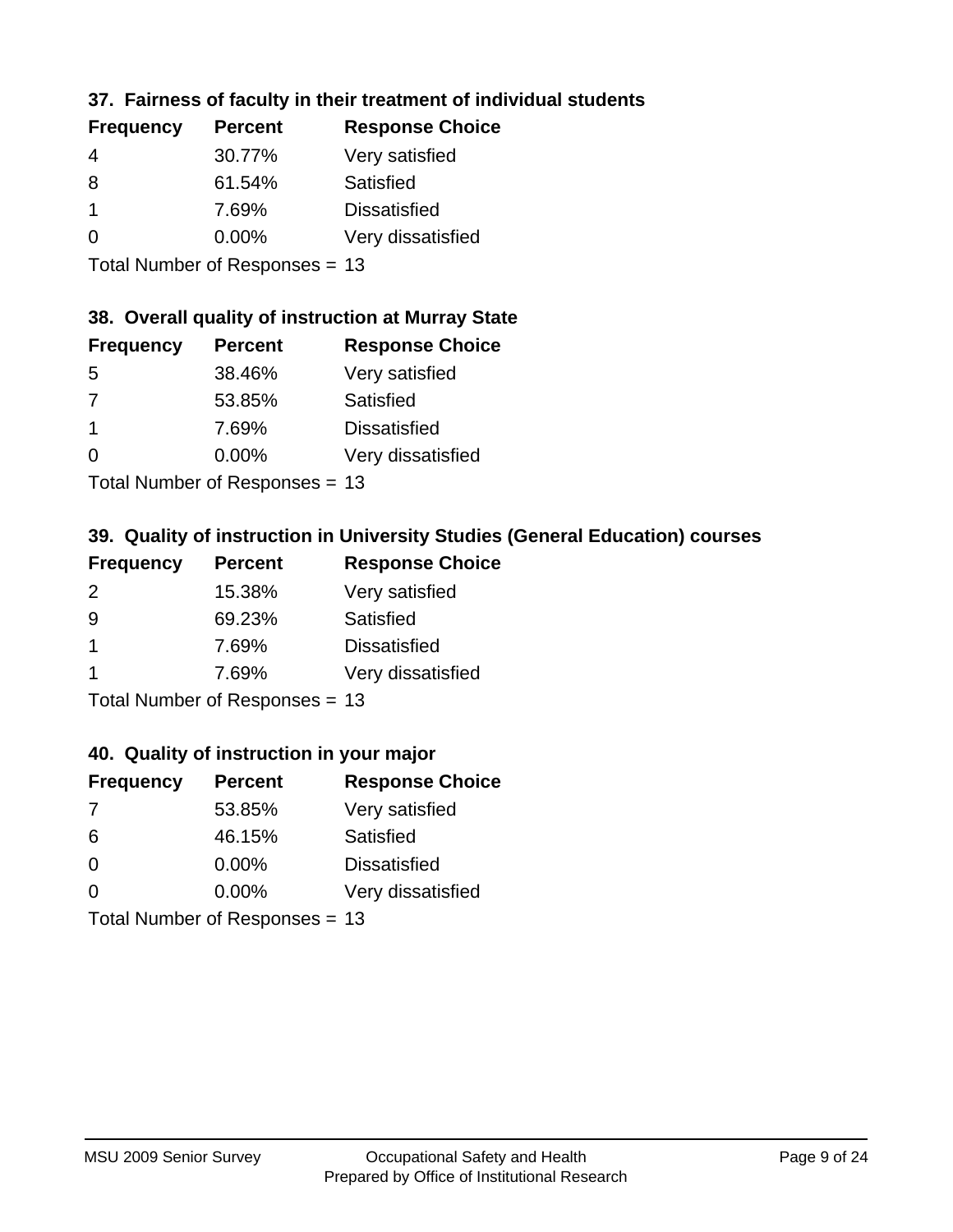## **41. Clarity of program objectives in your major**

| <b>Frequency</b> | <b>Percent</b> | <b>Response Choice</b> |
|------------------|----------------|------------------------|
| .5               | 38.46%         | Very satisfied         |
| 7                | 53.85%         | Satisfied              |
|                  | 7.69%          | <b>Dissatisfied</b>    |
| O                | $0.00\%$       | Very dissatisfied      |
|                  |                |                        |

Total Number of Responses = 13

### **42. Intellectual challenge of the academic program**

| <b>Frequency</b> | <b>Percent</b> | <b>Response Choice</b> |
|------------------|----------------|------------------------|
| 6                | 46.15%         | Very satisfied         |
| 6                | 46.15%         | Satisfied              |
| -1               | 7.69%          | <b>Dissatisfied</b>    |
| $\Omega$         | 0.00%          | Very dissatisfied      |
|                  |                |                        |

Total Number of Responses = 13

## **43. Encouragement and information from your major department for employment after graduation**

| <b>Frequency</b> | <b>Percent</b>                           | <b>Response Choice</b> |
|------------------|------------------------------------------|------------------------|
| 9                | 69.23%                                   | Very satisfied         |
| $\overline{4}$   | 30.77%                                   | Satisfied              |
| 0                | $0.00\%$                                 | <b>Dissatisfied</b>    |
| $\Omega$         | 0.00%                                    | Very dissatisfied      |
|                  | $T$ at all Message and $D$ are a serious |                        |

Total Number of Responses = 13

## **44. Availability of opportunities to engage in a faculty-mentored research,**

## **scholarly, or creative project in your area of study/interest**

| <b>Frequency</b> | <b>Percent</b> | <b>Response Choice</b> |
|------------------|----------------|------------------------|
| 2                | 15.38%         | Very satisfied         |
| 7                | 53.85%         | Satisfied              |
| 3                | 23.08%         | <b>Dissatisfied</b>    |
|                  | 7.69%          | Very dissatisfied      |
|                  |                |                        |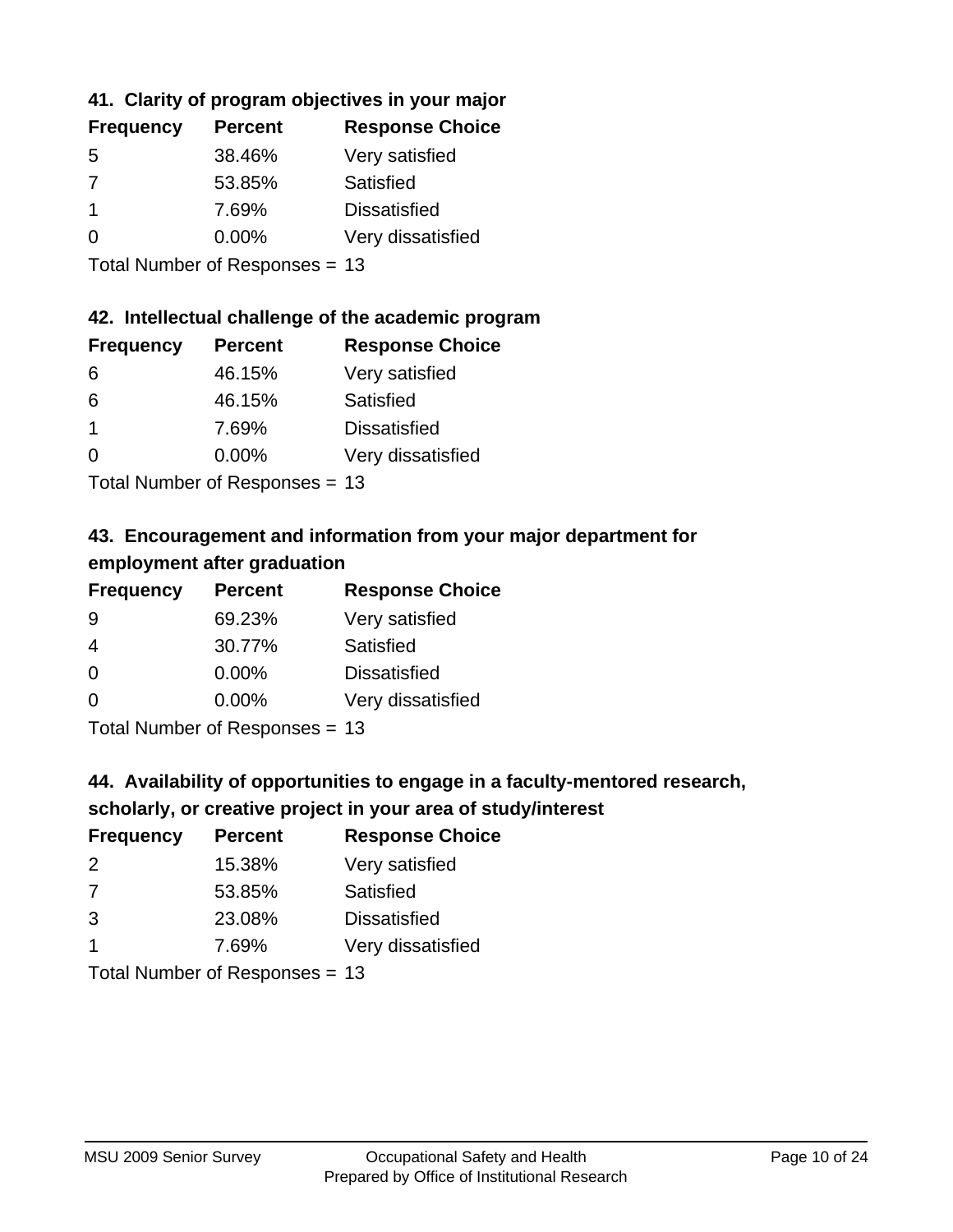### **45. Library hours**

| <b>Frequency</b> | <b>Percent</b> | <b>Response Choice</b> |
|------------------|----------------|------------------------|
| 7                | 53.85%         | Very satisfied         |
| 3                | 23.08%         | Satisfied              |
| $\mathcal{P}$    | 15.38%         | <b>Dissatisfied</b>    |
|                  | 7.69%          | Very dissatisfied      |
|                  |                |                        |

Total Number of Responses = 13

## **46. Effectiveness of library personnel in meeting your information needs**

| <b>Frequency</b> | <b>Percent</b> | <b>Response Choice</b> |
|------------------|----------------|------------------------|
| 3                | 23.08%         | Very satisfied         |
| 8                | 61.54%         | Satisfied              |
| $\mathcal{P}$    | 15.38%         | <b>Dissatisfied</b>    |
| $\Omega$         | 0.00%          | Very dissatisfied      |
|                  |                |                        |

Total Number of Responses = 13

### **47. Access to library resources on hand**

| <b>Frequency</b> | <b>Percent</b>            | <b>Response Choice</b> |
|------------------|---------------------------|------------------------|
| 4                | 30.77%                    | Very satisfied         |
| 7                | 53.85%                    | Satisfied              |
| -1               | 7.69%                     | <b>Dissatisfied</b>    |
|                  | 7.69%                     | Very dissatisfied      |
|                  | Total Number of Desponses |                        |

Total Number of Responses = 13

### **48. Electronic access to library resources**

| <b>Frequency</b> | <b>Percent</b>                 | <b>Response Choice</b> |
|------------------|--------------------------------|------------------------|
| 5                | 38.46%                         | Very satisfied         |
| 6                | 46.15%                         | Satisfied              |
| $\overline{1}$   | 7.69%                          | <b>Dissatisfied</b>    |
| $\mathbf 1$      | 7.69%                          | Very dissatisfied      |
|                  | Total Number of Responses = 13 |                        |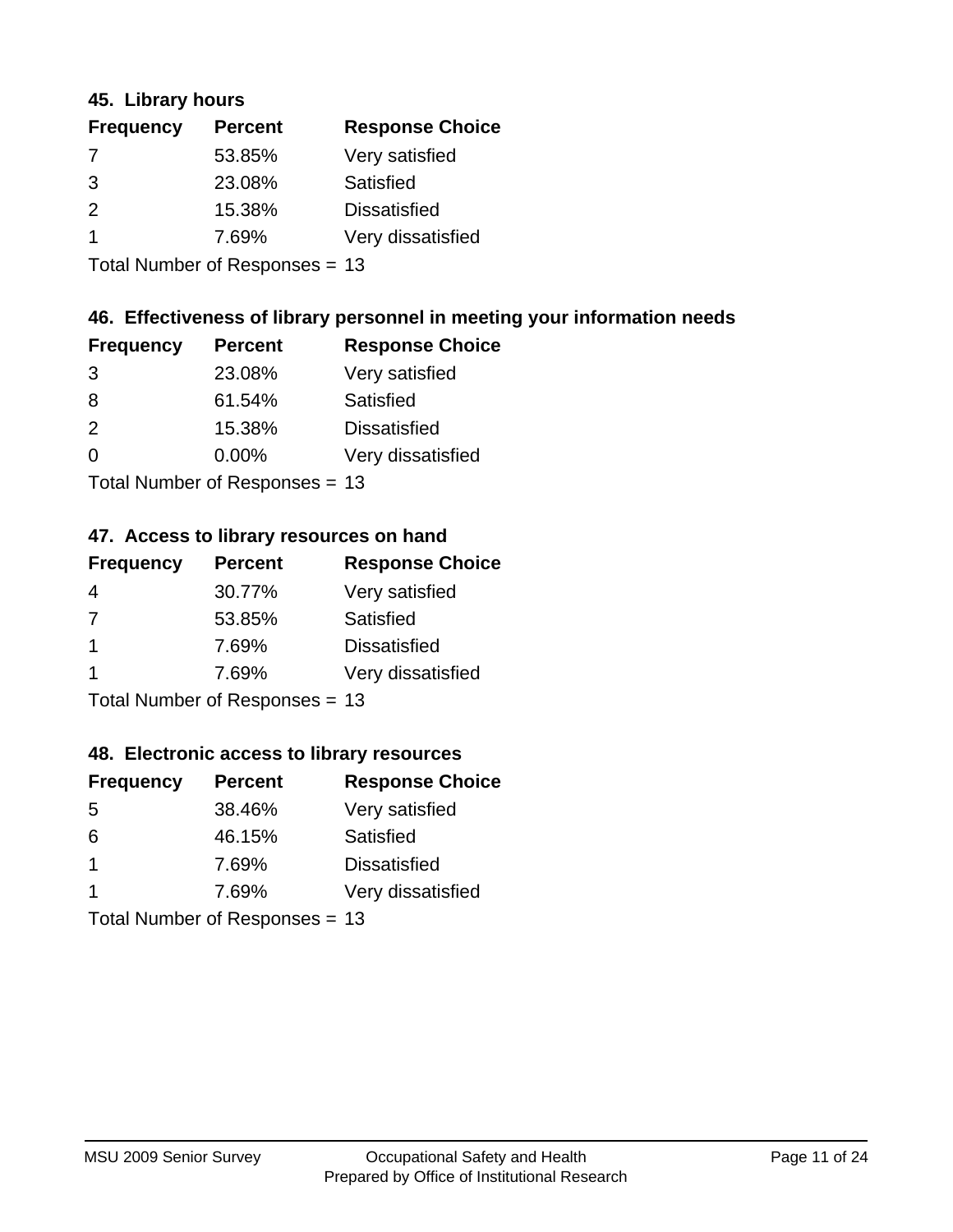**was in helping you achieve these goals. For questions 49-55, please indicate how effective University Studies at MSU** 

## **49. Writing Skills**

| <b>Frequency</b> | <b>Percent</b>                 | <b>Response Choice</b> |
|------------------|--------------------------------|------------------------|
| 4                | 33.33%                         | Very effective         |
| 6                | 50.00%                         | Effective              |
| 2                | 16.67%                         | Ineffective            |
| $\Omega$         | $0.00\%$                       | Very ineffective       |
|                  | Total Number of Responses = 12 |                        |

**50. Speaking Skills**

| <b>Frequency</b>               | <b>Percent</b> | <b>Response Choice</b> |
|--------------------------------|----------------|------------------------|
| 4                              | 33.33%         | Very effective         |
| 7                              | 58.33%         | Effective              |
| $\overline{\mathbf{1}}$        | 8.33%          | Ineffective            |
| $\Omega$                       | 0.00%          | Very ineffective       |
| Total Number of Poenances - 12 |                |                        |

Total Number of Responses = 12

### **51. Critical Thinking Skills**

| <b>Frequency</b>          | <b>Percent</b> | <b>Response Choice</b> |
|---------------------------|----------------|------------------------|
| -5                        | 41.67%         | Very effective         |
| 6                         | 50.00%         | Effective              |
| $\mathbf 1$               | 8.33%          | Ineffective            |
| $\Omega$                  | 0.00%          | Very ineffective       |
| Total Number of DoEROR 0. |                |                        |

Total Number of Responses = 12

## **52. Computer Technology**

| <b>Frequency</b> | <b>Percent</b>                 | <b>Response Choice</b> |
|------------------|--------------------------------|------------------------|
| $\mathcal{P}$    | 16.67%                         | Very effective         |
| 8                | 66.67%                         | Effective              |
| 2                | 16.67%                         | Ineffective            |
| $\Omega$         | $0.00\%$                       | Very ineffective       |
|                  | Total Number of Responses = 12 |                        |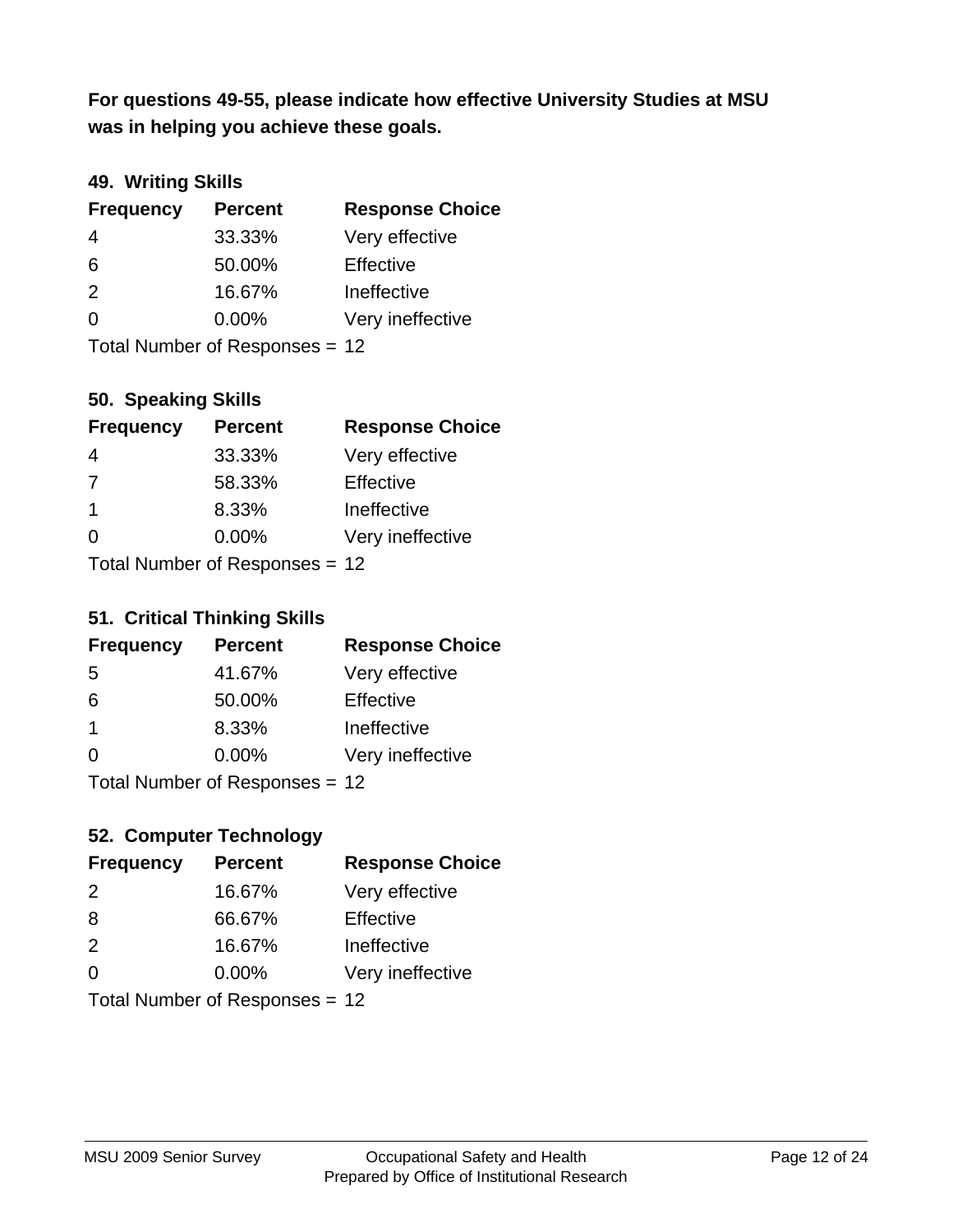### **53. General Knowledge in the liberal arts and sciences**

| <b>Frequency</b> | <b>Percent</b> | <b>Response Choice</b> |
|------------------|----------------|------------------------|
| $\mathcal{P}$    | 16.67%         | Very effective         |
| 7                | 58.33%         | Effective              |
| $\mathcal{P}$    | 16.67%         | Ineffective            |
|                  | 8.33%          | Very ineffective       |
|                  |                |                        |

Total Number of Responses = 12

#### **54. International Perspectives**

| <b>Frequency</b> | <b>Percent</b> | <b>Response Choice</b> |
|------------------|----------------|------------------------|
| 1                | 8.33%          | Very effective         |
| 6                | 50.00%         | Effective              |
| 4                | 33.33%         | Ineffective            |
| 1                | 8.33%          | Very ineffective       |
|                  |                |                        |

Total Number of Responses = 12

### **55. Stimulation of interest in areas outside your chosen field of study**

| <b>Frequency</b> | <b>Percent</b>            | <b>Response Choice</b> |
|------------------|---------------------------|------------------------|
|                  | 8.33%                     | Very effective         |
| 7                | 58.33%                    | Effective              |
| 3                | 25.00%                    | Ineffective            |
|                  | 8.33%                     | Very ineffective       |
|                  | Total Number of Desponses |                        |

I otal Number of Responses = 12

## **For questions 56-83, please indicate how satisfactorily the following met your needs**

#### **56. African-American Student Services**

| <b>Frequency</b> | <b>Percent</b>                 | <b>Response Choice</b> |
|------------------|--------------------------------|------------------------|
| 13               | 100.00%                        | Did not use            |
| $\Omega$         | 0.00%                          | Very satisfied         |
| $\Omega$         | 0.00%                          | Satisfied              |
| $\Omega$         | $0.00\%$                       | <b>Dissatisfied</b>    |
| $\Omega$         | 0.00%                          | Very dissatisfied      |
|                  | Total Number of Responses = 13 |                        |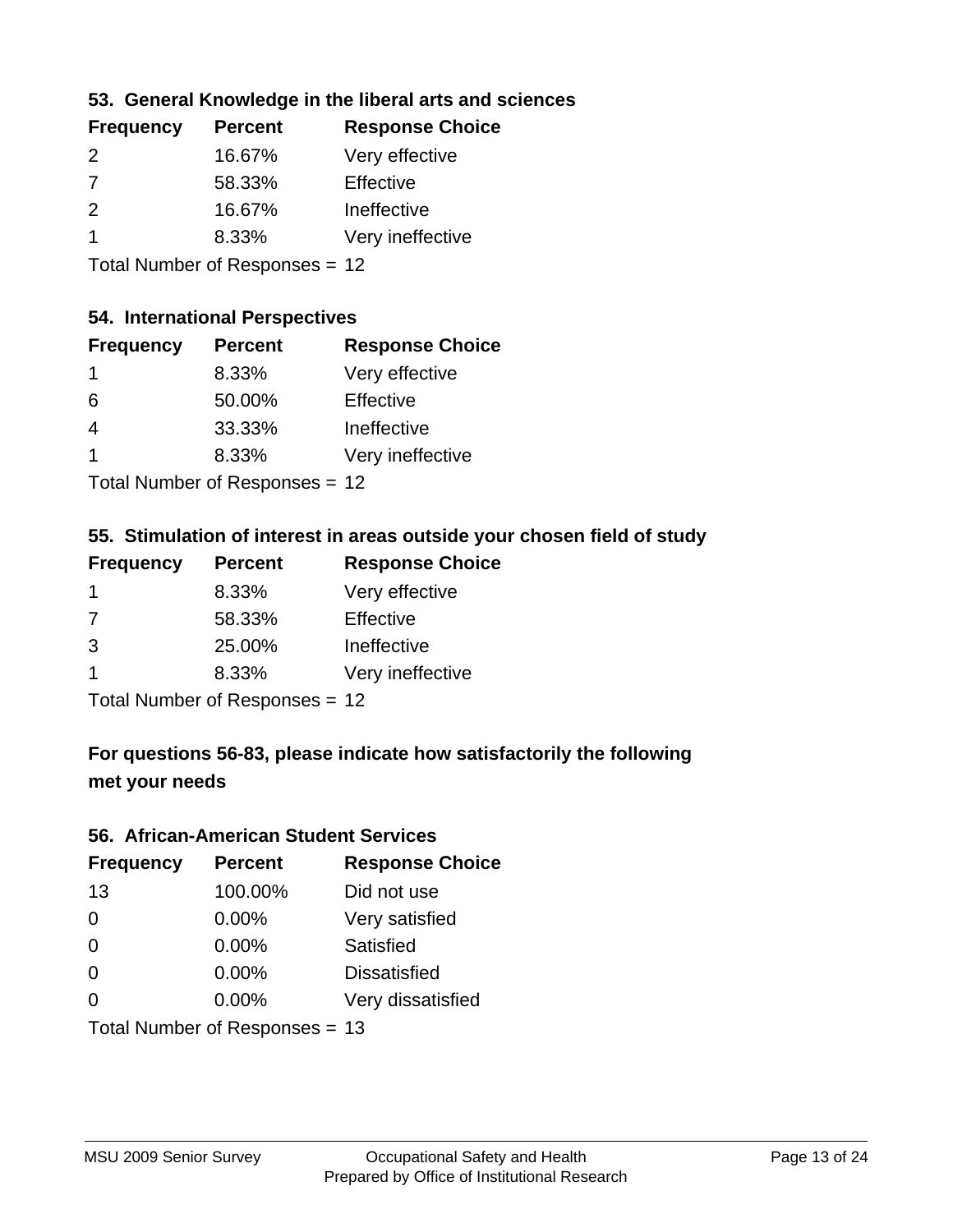### **57. Career Services Office**

| <b>Frequency</b> | <b>Percent</b> | <b>Response Choice</b> |
|------------------|----------------|------------------------|
| 5                | 38.46%         | Did not use            |
|                  | 30.77%         | Very satisfied         |
| $\overline{4}$   | 30.77%         | Satisfied              |
| 0                | 0.00%          | <b>Dissatisfied</b>    |
|                  | $0.00\%$       | Very dissatisfied      |
|                  |                |                        |

Total Number of Responses = 13

### **58. Counseling and Testing Center**

| <b>Frequency</b> | <b>Percent</b>            | <b>Response Choice</b> |
|------------------|---------------------------|------------------------|
| 13               | 100.00%                   | Did not use            |
| $\Omega$         | 0.00%                     | Very satisfied         |
| $\Omega$         | 0.00%                     | Satisfied              |
| $\Omega$         | 0.00%                     | <b>Dissatisfied</b>    |
| 0                | 0.00%                     | Very dissatisfied      |
|                  | Total Number of Desponses |                        |

Total Number of Responses = 13

#### **59. Cultural programming and activities**

| <b>Frequency</b> | <b>Percent</b>                 | <b>Response Choice</b> |
|------------------|--------------------------------|------------------------|
| 12               | 92.31%                         | Did not use            |
| $\Omega$         | 0.00%                          | Very satisfied         |
| -1               | 7.69%                          | Satisfied              |
| $\Omega$         | 0.00%                          | <b>Dissatisfied</b>    |
| $\Omega$         | $0.00\%$                       | Very dissatisfied      |
|                  | Total Number of Poenances - 13 |                        |

I otal Number of Responses = 13

### **60. E-study courses**

| <b>Frequency</b> | <b>Percent</b>                 | <b>Response Choice</b> |
|------------------|--------------------------------|------------------------|
| 2                | 15.38%                         | Did not use            |
| 6                | 46.15%                         | Very satisfied         |
| 5                | 38.46%                         | Satisfied              |
| $\Omega$         | $0.00\%$                       | <b>Dissatisfied</b>    |
| $\Omega$         | 0.00%                          | Very dissatisfied      |
|                  | Total Number of Responses = 13 |                        |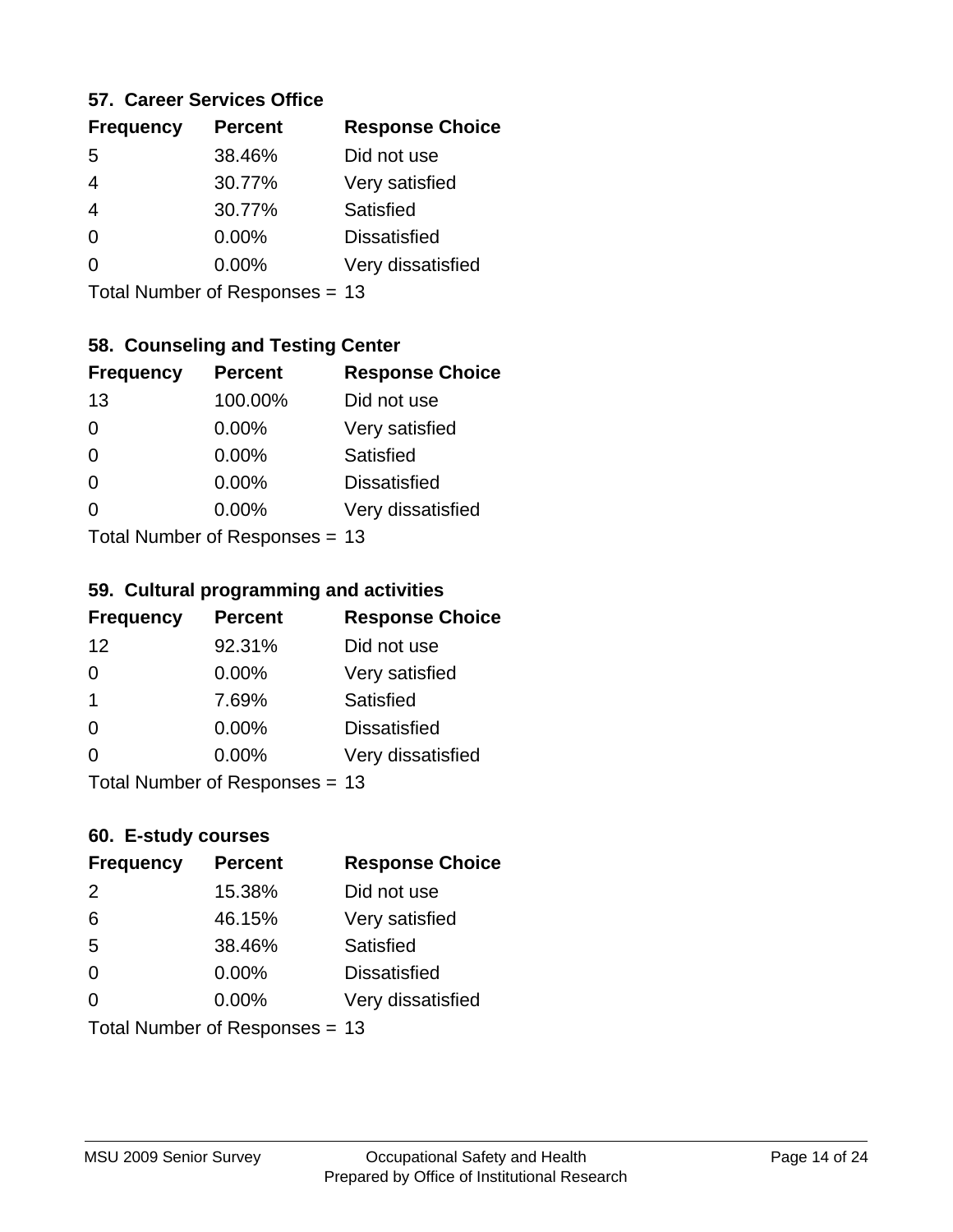#### **61. Food Services**

| <b>Frequency</b> | <b>Percent</b> | <b>Response Choice</b> |
|------------------|----------------|------------------------|
| 3                | 23.08%         | Did not use            |
| 4                | 30.77%         | Very satisfied         |
| 6                | 46.15%         | Satisfied              |
| 0                | $0.00\%$       | <b>Dissatisfied</b>    |
| ∩                | $0.00\%$       | Very dissatisfied      |
|                  |                |                        |

Total Number of Responses = 13

## **62. Greek life and activities**

| <b>Frequency</b> | <b>Percent</b>                 | <b>Response Choice</b> |
|------------------|--------------------------------|------------------------|
| -7               | 53.85%                         | Did not use            |
| 5                | 38.46%                         | Very satisfied         |
| $\Omega$         | 0.00%                          | Satisfied              |
| 1                | 7.69%                          | <b>Dissatisfied</b>    |
| 0                | $0.00\%$                       | Very dissatisfied      |
|                  | Total Number of Responses = 13 |                        |

**63. Health Services**

| <b>Frequency</b> | <b>Percent</b>            | <b>Response Choice</b> |
|------------------|---------------------------|------------------------|
| 7                | 53.85%                    | Did not use            |
| 3                | 23.08%                    | Very satisfied         |
| 2                | 15.38%                    | <b>Satisfied</b>       |
| -1               | 7.69%                     | <b>Dissatisfied</b>    |
| $\Omega$         | $0.00\%$                  | Very dissatisfied      |
|                  | Total Number of Deepersee |                        |

Total Number of Responses = 13

### **64. Honor Societies/Departmental Clubs/Special Interest Organizations**

| <b>Frequency</b> | <b>Percent</b>                 | <b>Response Choice</b> |
|------------------|--------------------------------|------------------------|
| 5                | 38.46%                         | Did not use            |
| 5                | 38.46%                         | Very satisfied         |
| 3                | 23.08%                         | Satisfied              |
| $\Omega$         | $0.00\%$                       | <b>Dissatisfied</b>    |
| $\Omega$         | 0.00%                          | Very dissatisfied      |
|                  | Total Number of Responses = 13 |                        |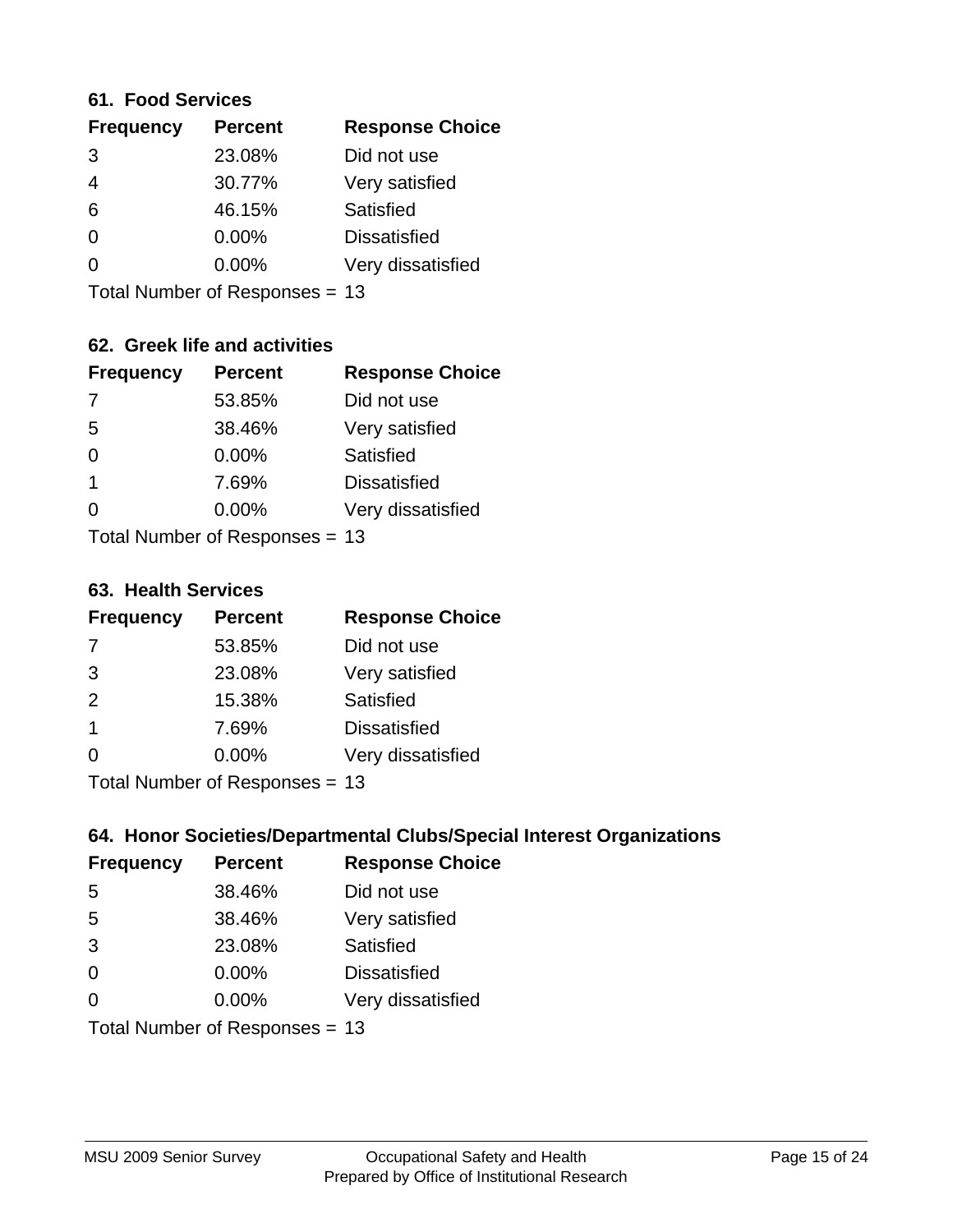### **65. International Programs and activities**

| <b>Frequency</b> | <b>Percent</b> | <b>Response Choice</b> |
|------------------|----------------|------------------------|
| 12               | 92.31%         | Did not use            |
| 0                | 0.00%          | Very satisfied         |
| 1                | 7.69%          | Satisfied              |
| O                | $0.00\%$       | <b>Dissatisfied</b>    |
|                  | $0.00\%$       | Very dissatisfied      |
|                  |                |                        |

Total Number of Responses = 13

### **66. International student support services**

| <b>Frequency</b> | <b>Percent</b>            | <b>Response Choice</b> |
|------------------|---------------------------|------------------------|
| 12               | 92.31%                    | Did not use            |
| $\Omega$         | 0.00%                     | Very satisfied         |
| 1                | 7.69%                     | Satisfied              |
| $\Omega$         | 0.00%                     | <b>Dissatisfied</b>    |
| 0                | 0.00%                     | Very dissatisfied      |
|                  | Total Number of Desponses |                        |

Total Number of Responses = 13

#### **67. Intramural Sports and Recreation**

| <b>Frequency</b> | <b>Percent</b>                  | <b>Response Choice</b> |
|------------------|---------------------------------|------------------------|
| 7                | 53.85%                          | Did not use            |
| $\overline{4}$   | 30.77%                          | Very satisfied         |
| 2                | 15.38%                          | Satisfied              |
| $\Omega$         | 0.00%                           | <b>Dissatisfied</b>    |
| $\Omega$         | 0.00%                           | Very dissatisfied      |
|                  | $Total Number of Denonose = 42$ |                        |

I otal Number of Responses = 13

## **68. Lowry Center/Community College**

| <b>Frequency</b>        | <b>Percent</b>                 | <b>Response Choice</b> |
|-------------------------|--------------------------------|------------------------|
| 10                      | 76.92%                         | Did not use            |
| $\Omega$                | 0.00%                          | Very satisfied         |
| 2                       | 15.38%                         | Satisfied              |
| $\overline{\mathbf{1}}$ | 7.69%                          | <b>Dissatisfied</b>    |
| $\Omega$                | $0.00\%$                       | Very dissatisfied      |
|                         | Total Number of Responses = 13 |                        |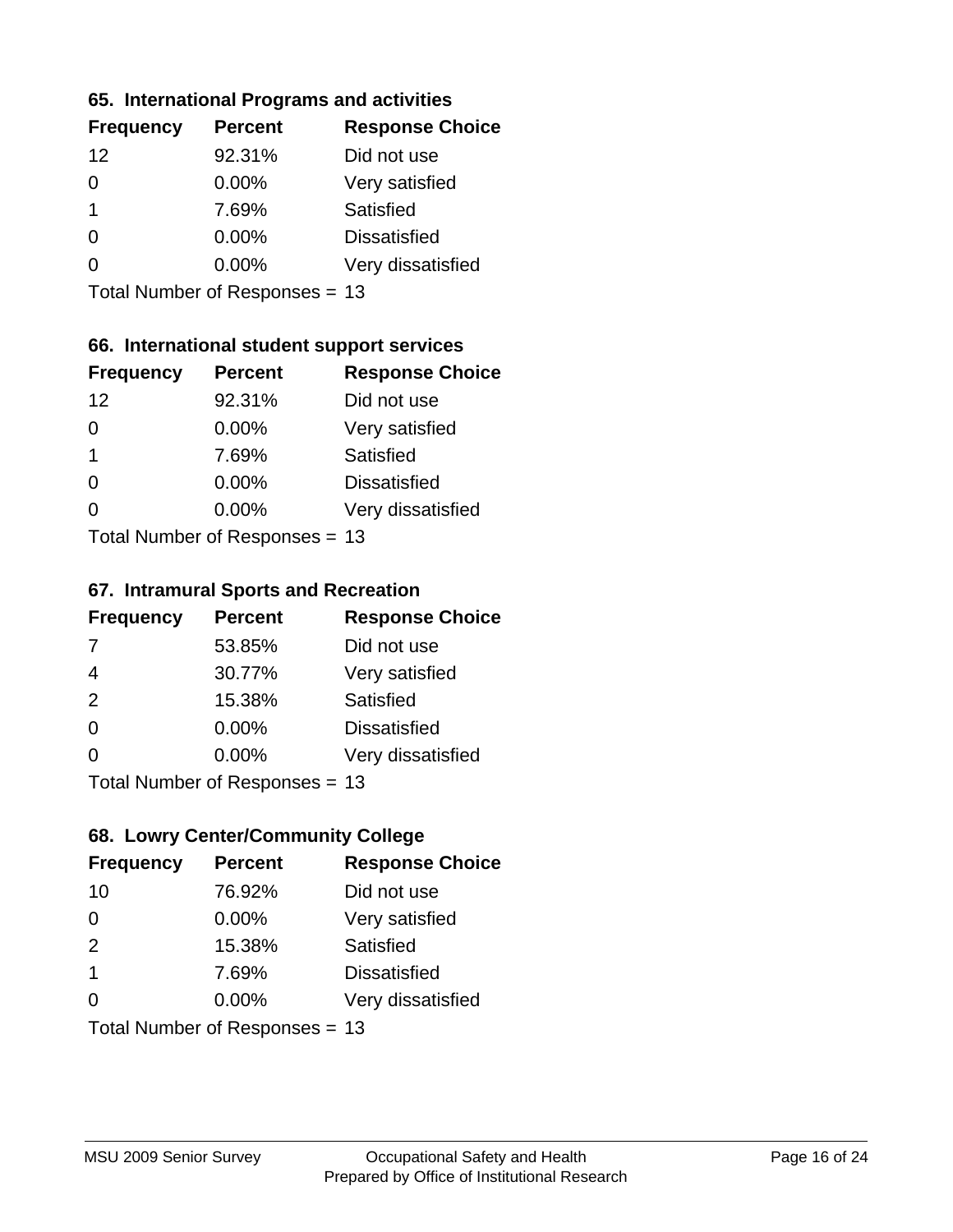## **69. Library**

| <b>Frequency</b> | <b>Percent</b> | <b>Response Choice</b> |
|------------------|----------------|------------------------|
| 1                | 7.69%          | Did not use            |
| 7                | 53.85%         | Very satisfied         |
| 5                | 38.46%         | Satisfied              |
| $\Omega$         | 0.00%          | <b>Dissatisfied</b>    |
| 0                | 0.00%          | Very dissatisfied      |
|                  |                |                        |

Total Number of Responses = 13

## **70. MAP Report**

| <b>Frequency</b> | <b>Percent</b>                 | <b>Response Choice</b> |
|------------------|--------------------------------|------------------------|
| 0                | 0.00%                          | Did not use            |
| 6                | 46.15%                         | Very satisfied         |
| -7               | 53.85%                         | Satisfied              |
| $\Omega$         | 0.00%                          | <b>Dissatisfied</b>    |
| O                | $0.00\%$                       | Very dissatisfied      |
|                  | Total Number of Responses = 13 |                        |

### **71. MSU Web site**

| <b>Frequency</b> | <b>Percent</b>                 | <b>Response Choice</b> |
|------------------|--------------------------------|------------------------|
| $\Omega$         | $0.00\%$                       | Did not use            |
| 7                | 53.85%                         | Very satisfied         |
| 5                | 38.46%                         | Satisfied              |
| -1               | 7.69%                          | <b>Dissatisfied</b>    |
| ∩                | 0.00%                          | Very dissatisfied      |
|                  | Total Number of Responses = 13 |                        |

# **72. NCAA Sports**

| <b>Frequency</b> | <b>Percent</b>                 | <b>Response Choice</b> |
|------------------|--------------------------------|------------------------|
| 7                | 53.85%                         | Did not use            |
| 2                | 15.38%                         | Very satisfied         |
| 3                | 23.08%                         | Satisfied              |
| $\mathbf 1$      | 7.69%                          | <b>Dissatisfied</b>    |
| $\Omega$         | 0.00%                          | Very dissatisfied      |
|                  | Total Number of Responses = 13 |                        |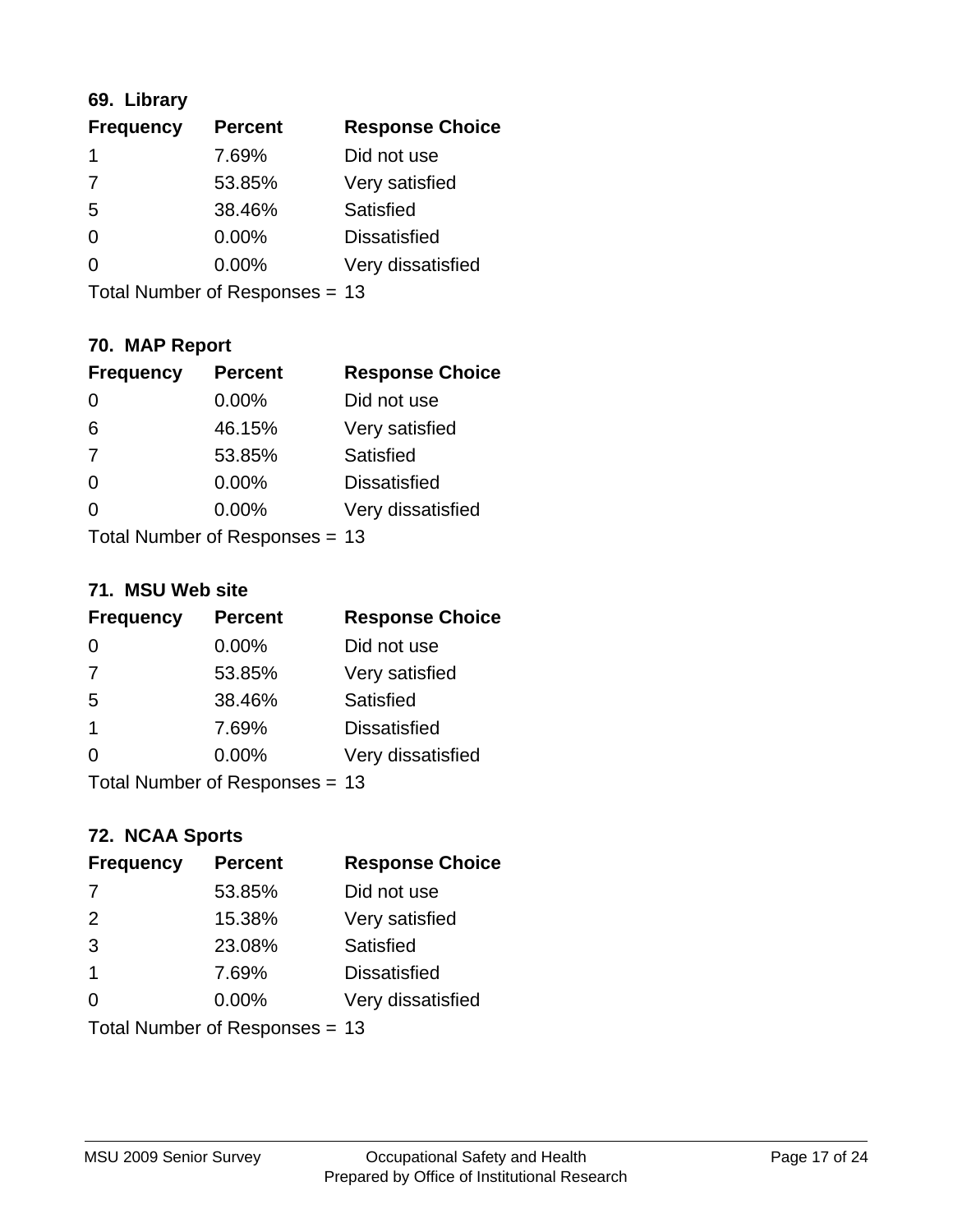### **73. Online courses that are not e-study**

| <b>Frequency</b> | <b>Percent</b> | <b>Response Choice</b> |
|------------------|----------------|------------------------|
|                  | 69.23%         | Did not use            |
| $\mathcal{P}$    | 15.38%         | Very satisfied         |
| 2                | 15.38%         | Satisfied              |
| 0                | $0.00\%$       | <b>Dissatisfied</b>    |
|                  | $0.00\%$       | Very dissatisfied      |
|                  |                |                        |

Total Number of Responses = 13

## **74. Racer Touch Registration**

| <b>Frequency</b>             | <b>Percent</b> | <b>Response Choice</b> |
|------------------------------|----------------|------------------------|
| 0                            | $0.00\%$       | Did not use            |
| $\overline{4}$               | 30.77%         | Very satisfied         |
| 7                            | 53.85%         | Satisfied              |
| 2                            | 15.38%         | <b>Dissatisfied</b>    |
| 0                            | $0.00\%$       | Very dissatisfied      |
| $Total Number of DoEROROR -$ |                |                        |

Total Number of Responses = 13

### **75. Residential College programming and activities**

| <b>Frequency</b> | <b>Percent</b>                   | <b>Response Choice</b> |
|------------------|----------------------------------|------------------------|
| 8                | 61.54%                           | Did not use            |
| 2                | 15.38%                           | Very satisfied         |
| 3                | 23.08%                           | Satisfied              |
| $\Omega$         | 0.00%                            | <b>Dissatisfied</b>    |
| $\Omega$         | 0.00%                            | Very dissatisfied      |
|                  | $Total Number of Doepopose = 42$ |                        |

Total Number of Responses = 13

### **76. Scholarships/grants/student employment**

| <b>Frequency</b>        | <b>Percent</b>                 | <b>Response Choice</b> |
|-------------------------|--------------------------------|------------------------|
| $\overline{4}$          | 30.77%                         | Did not use            |
| 3                       | 23.08%                         | Very satisfied         |
| 5                       | 38.46%                         | <b>Satisfied</b>       |
| $\overline{\mathbf{1}}$ | 7.69%                          | <b>Dissatisfied</b>    |
| $\Omega$                | 0.00%                          | Very dissatisfied      |
|                         | Total Number of Responses = 13 |                        |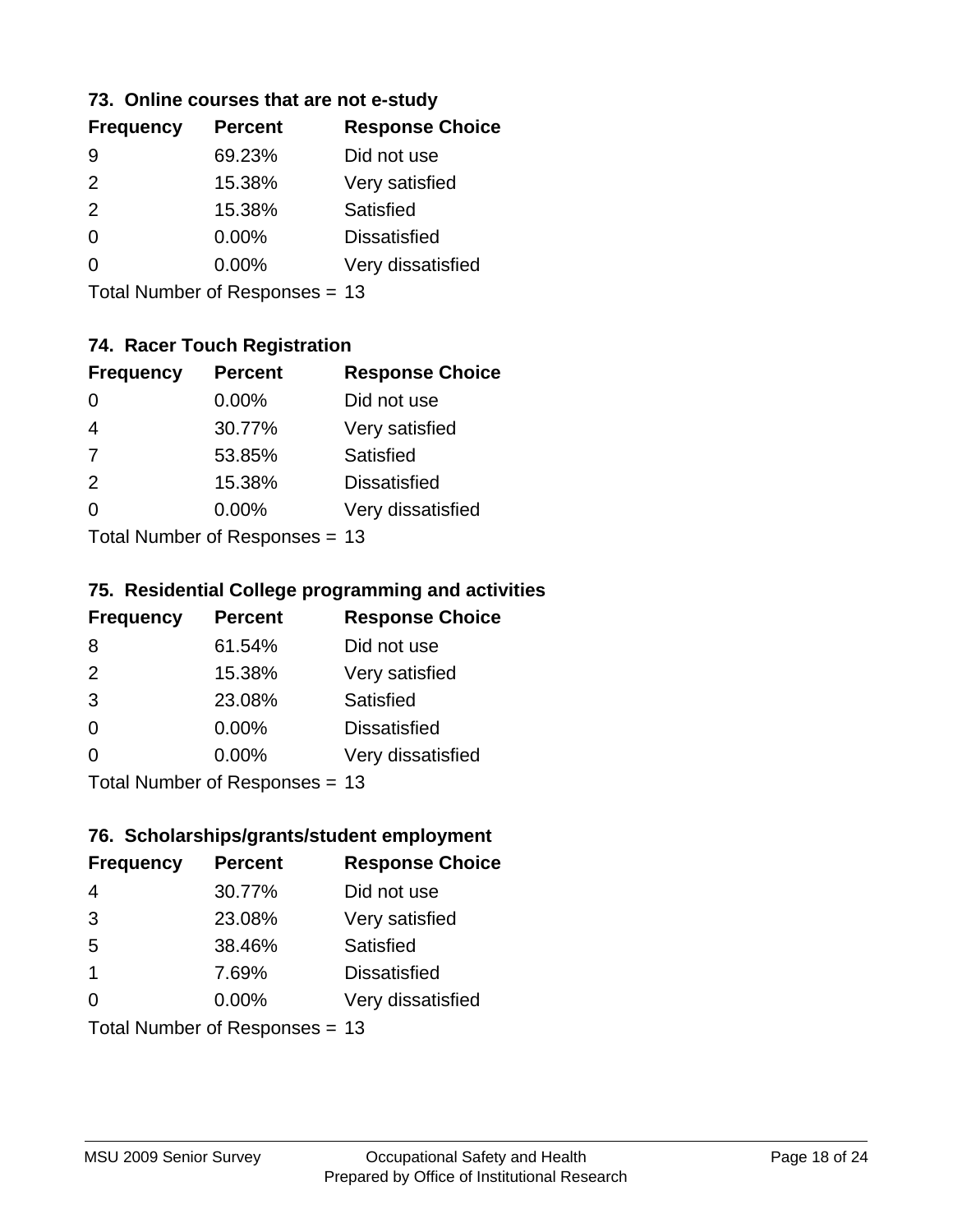### **77. Security Services**

| <b>Percent</b> | <b>Response Choice</b> |
|----------------|------------------------|
| 61.54%         | Did not use            |
| 15.38%         | Very satisfied         |
| 15.38%         | Satisfied              |
| 0.00%          | <b>Dissatisfied</b>    |
| 7.69%          | Very dissatisfied      |
|                |                        |

Total Number of Responses = 13

## **78. Services for non-traditional students**

| <b>Frequency</b>          | <b>Percent</b> | <b>Response Choice</b> |
|---------------------------|----------------|------------------------|
| 13                        | 100.00%        | Did not use            |
| 0                         | 0.00%          | Very satisfied         |
| $\Omega$                  | $0.00\%$       | Satisfied              |
| $\Omega$                  | 0.00%          | <b>Dissatisfied</b>    |
| 0                         | 0.00%          | Very dissatisfied      |
| Total Number of Desponses |                |                        |

Total Number of Responses = 13

### **79. Student Support Services (Trio)**

| <b>Frequency</b> | <b>Percent</b>                  | <b>Response Choice</b> |
|------------------|---------------------------------|------------------------|
| 12               | 92.31%                          | Did not use            |
| $\Omega$         | 0.00%                           | Very satisfied         |
| -1               | 7.69%                           | Satisfied              |
| $\Omega$         | 0.00%                           | <b>Dissatisfied</b>    |
| $\Omega$         | 0.00%                           | Very dissatisfied      |
|                  | $Total Number of Denonose = 42$ |                        |

I otal Number of Responses = 13

## **80. Student PIN System**

| <b>Frequency</b>               | <b>Percent</b> | <b>Response Choice</b> |
|--------------------------------|----------------|------------------------|
| -1                             | 7.69%          | Did not use            |
| 6                              | 46.15%         | Very satisfied         |
| 6                              | 46.15%         | Satisfied              |
| $\Omega$                       | 0.00%          | <b>Dissatisfied</b>    |
| 0                              | $0.00\%$       | Very dissatisfied      |
| Total Number of Responses = 13 |                |                        |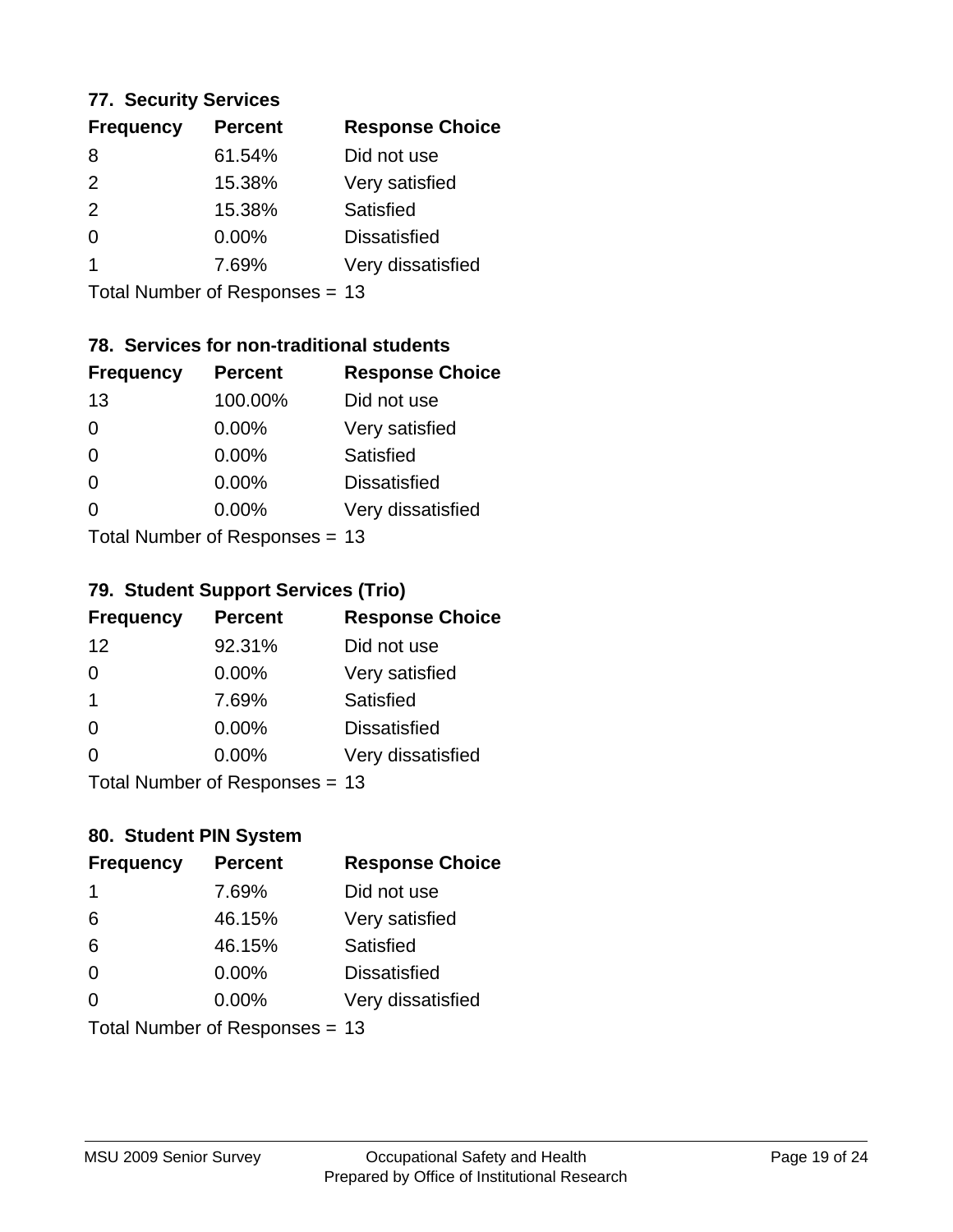### **81. Student Records/Transcript Services**

| <b>Frequency</b> | <b>Percent</b> | <b>Response Choice</b> |
|------------------|----------------|------------------------|
| $\mathcal{P}$    | 15.38%         | Did not use            |
| 4                | 30.77%         | Very satisfied         |
| 6                | 46.15%         | Satisfied              |
| ∩                | 0.00%          | <b>Dissatisfied</b>    |
|                  | 7.69%          | Very dissatisfied      |

Total Number of Responses = 13

### **82. Computer and Internet access for study and research needs**

| <b>Frequency</b> | <b>Percent</b>            | <b>Response Choice</b> |
|------------------|---------------------------|------------------------|
| 1                | 7.69%                     | Did not use            |
| 6                | 46.15%                    | Very satisfied         |
| 6                | 46.15%                    | Satisfied              |
| $\Omega$         | 0.00%                     | <b>Dissatisfied</b>    |
| ∩                | 0.00%                     | Very dissatisfied      |
|                  | Total Number of Deepensee |                        |

Total Number of Responses = 13

### **83. Women's Center**

| <b>Frequency</b> | <b>Percent</b>            | <b>Response Choice</b> |
|------------------|---------------------------|------------------------|
| 13               | 100.00%                   | Did not use            |
| $\Omega$         | $0.00\%$                  | Very satisfied         |
| $\Omega$         | $0.00\%$                  | Satisfied              |
| $\Omega$         | 0.00%                     | <b>Dissatisfied</b>    |
| $\Omega$         | 0.00%                     | Very dissatisfied      |
|                  | Total Number of Desponses |                        |

Total Number of Responses = 13

### **84. To what extent did you participate in Residential College activities?**

| <b>Frequency</b> | <b>Percent</b>                         | <b>Response Choice</b> |
|------------------|----------------------------------------|------------------------|
| 7                | 53.85%                                 | Did not participate    |
| $\mathcal{P}$    | 15.38%                                 | Frequently             |
| $\mathbf 1$      | 7.69%                                  | Occasionally           |
| 3                | 23.08%                                 | Seldom                 |
|                  | $Total Number of Denonce -\frac{1}{2}$ |                        |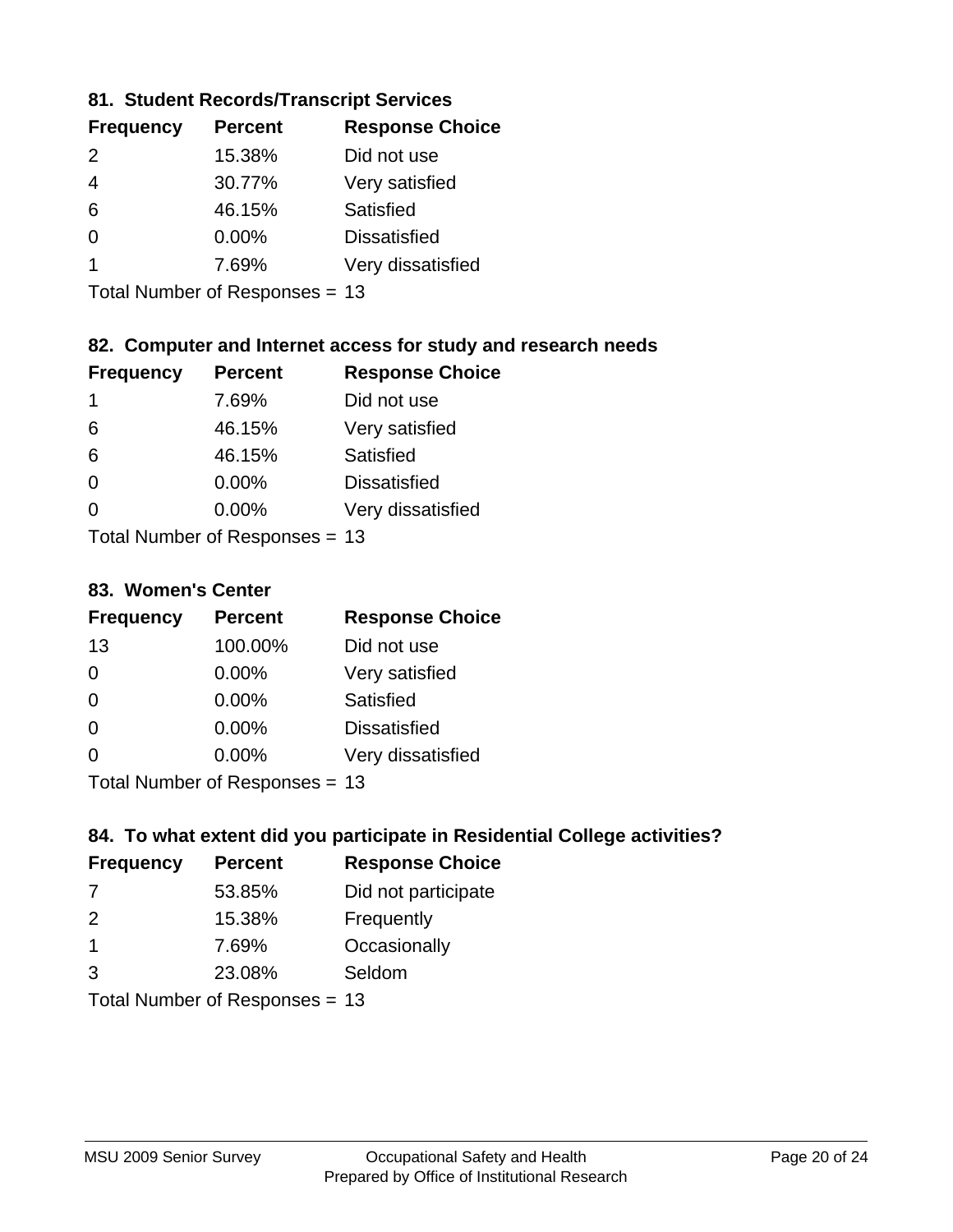| <b>Frequency</b> | <b>Percent</b> | <b>Response Choice</b>                 |
|------------------|----------------|----------------------------------------|
| -4               | 30.77%         | Not familiar with Residential Colleges |
| 2                | 15.38%         | Very positive                          |
| -5               | 38.46%         | <b>Positive</b>                        |
| $\overline{0}$   | $0.00\%$       | <b>Negative</b>                        |
| 2                | 15.38%         | Very negative                          |

**85. Which phrase best describes your opinion of Residential Colleges?**

Total Number of Responses = 13

### **Questions 86-95**

**University Graduate." Please indicate how effective your MSU experience was in The University has formulated ten desired "Characteristics of the Murray State enhancing your abilities in each area.**

**86. Engage in mature, independent and creative thought and express that thought effectively in oral and written communication;**

| <b>Frequency</b> | <b>Percent</b> | <b>Response Choice</b> |
|------------------|----------------|------------------------|
| 4                | 30.77%         | Very effective         |
| 9                | 69.23%         | Effective              |
| $\Omega$         | 0.00%          | Ineffective            |
| $\Omega$         | $0.00\%$       | Very ineffective       |

Total Number of Responses = 13

**87. Understand and apply the critical and scientific methodologies that** 

**academic disciplines employ to discover knowledge and ascertain its validity;**

| <b>Frequency</b> | <b>Percent</b> | <b>Response Choice</b> |
|------------------|----------------|------------------------|
| 3                | 23.08%         | Very effective         |
| 9                | 69.23%         | Effective              |
|                  | 7.69%          | Ineffective            |
| ∩                | 0.00%          | Very ineffective       |
|                  |                |                        |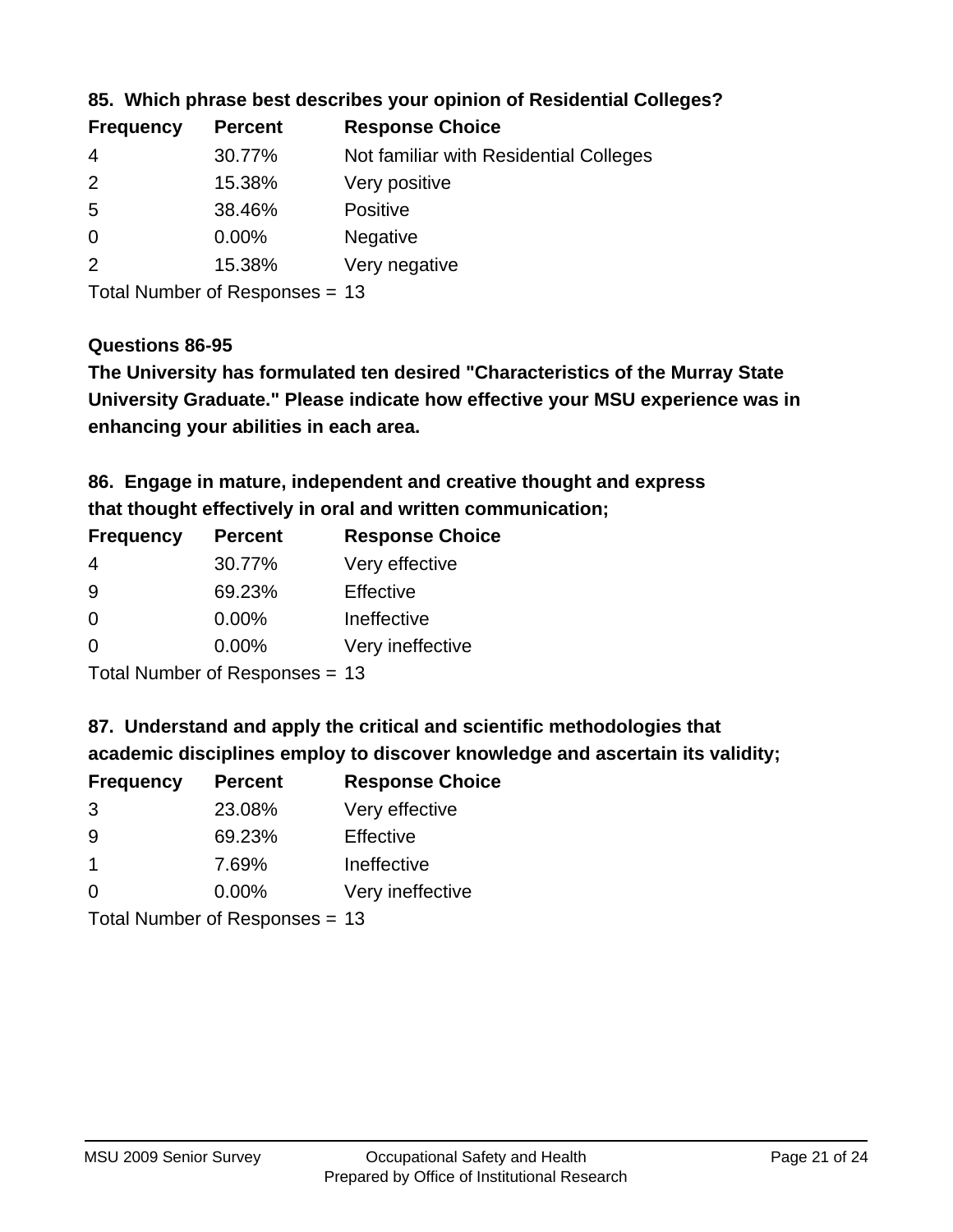## **88. Apply sound standards of information gathering, analysis and evaluation to reach logical decisions;**

| <b>Frequency</b> | <b>Percent</b> | <b>Response Choice</b> |
|------------------|----------------|------------------------|
| 4                | 30.77%         | Very effective         |
| 9                | 69.23%         | Effective              |
| $\Omega$         | 0.00%          | Ineffective            |
| $\Omega$         | $0.00\%$       | Very ineffective       |
|                  |                |                        |

Total Number of Responses = 13

## **89. Understand the roles and applications of science and technology in the solution of the problems of a changing world;**

| <b>Frequency</b> | <b>Percent</b>                                          | <b>Response Choice</b> |
|------------------|---------------------------------------------------------|------------------------|
| 3                | 23.08%                                                  | Very effective         |
| 7                | 53.85%                                                  | Effective              |
| 3                | 23.08%                                                  | Ineffective            |
| $\Omega$         | 0.00%                                                   | Very ineffective       |
|                  | $T$ at all Masseds and $R$ $\sim$ and $\sim$ and $\sim$ |                        |

Total Number of Responses = 13

# **90. Demonstrate a critical understanding of the world's historical, literary, philosophical, and artistic traditions;**

| <b>Frequency</b> | <b>Percent</b> | <b>Response Choice</b> |
|------------------|----------------|------------------------|
| 2                | 15.38%         | Very effective         |
| 7                | 53.85%         | Effective              |
| $\overline{4}$   | 30.77%         | Ineffective            |
| $\Omega$         | 0.00%          | Very ineffective       |
|                  |                |                        |

Total Number of Responses = 13

# **91. Understand the dynamics of cultural diversity, of competing economic and political systems, and of complex moral and ethical issues;**

| <b>Frequency</b>        | <b>Percent</b>                 | <b>Response Choice</b> |
|-------------------------|--------------------------------|------------------------|
| 2                       | 15.38%                         | Very effective         |
| 6                       | 46.15%                         | Effective              |
| $\overline{4}$          | 30.77%                         | Ineffective            |
| $\overline{\mathbf{1}}$ | 7.69%                          | Very ineffective       |
|                         | Total Number of Responses = 13 |                        |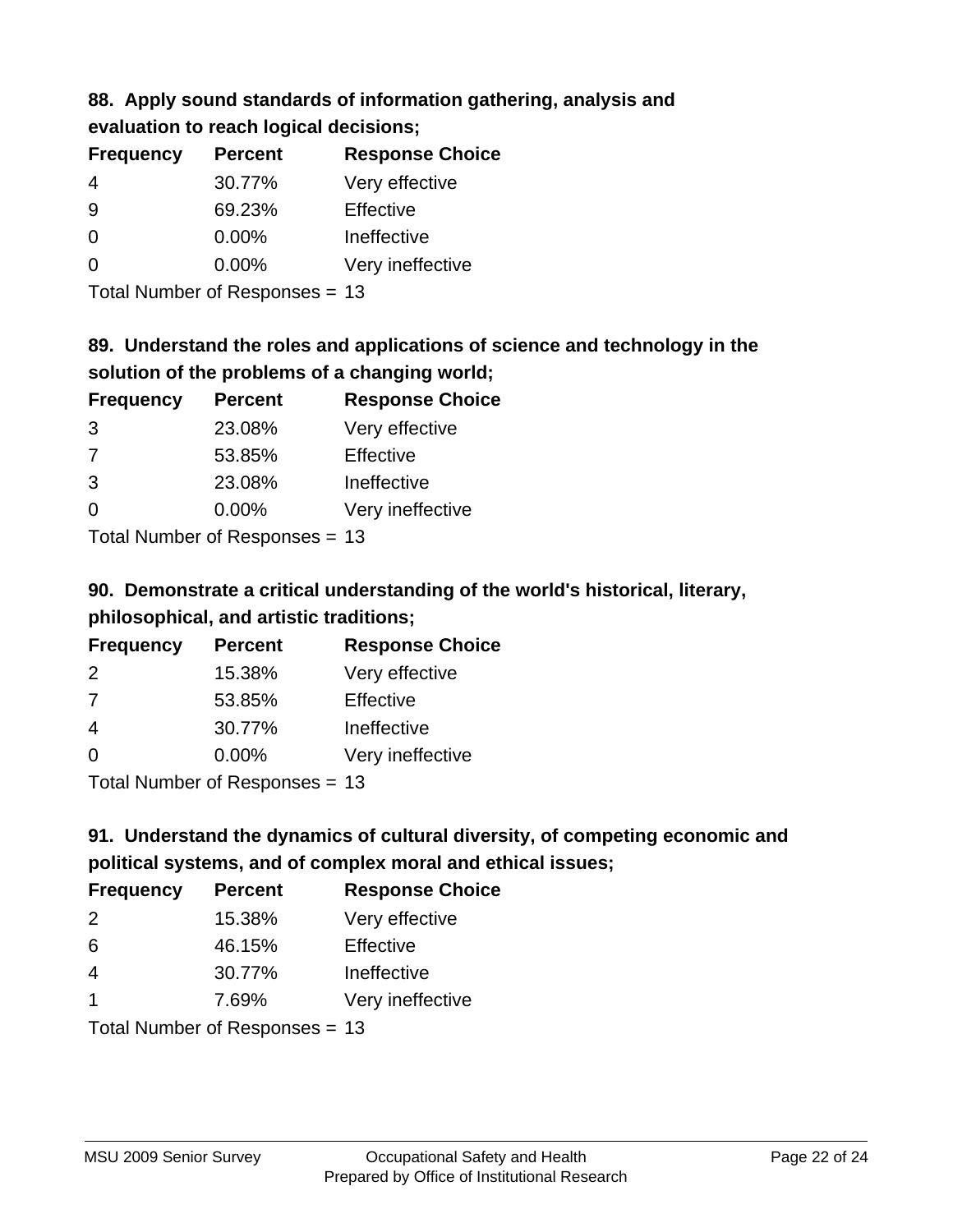## **92. Understand the nature of and engage in ethical behavior and**

**responsible citizenship;**

| <b>Frequency</b> | <b>Percent</b> | <b>Response Choice</b> |
|------------------|----------------|------------------------|
| 3                | 23.08%         | Very effective         |
| 9                | 69.23%         | Effective              |
| 1                | 7.69%          | Ineffective            |
| ∩                | $0.00\%$       | Very ineffective       |
|                  |                |                        |

Total Number of Responses = 13

# **93. Understand the importance of the behaviors necessary to maintain a healthy lifestyle;**

| <b>Frequency</b>          | <b>Percent</b> | <b>Response Choice</b> |
|---------------------------|----------------|------------------------|
| 3                         | 23.08%         | Very effective         |
| 9                         | 69.23%         | Effective              |
| $\mathbf 1$               | 7.69%          | Ineffective            |
| $\Omega$                  | 0.00%          | Very ineffective       |
| Tatal Manulau af Dannauga |                |                        |

Total Number of Responses = 13

## **94. Demonstrate mastery of a chosen field of study; and**

| <b>Frequency</b> | <b>Percent</b> | <b>Response Choice</b> |
|------------------|----------------|------------------------|
| 5                | 38.46%         | Very effective         |
| 8                | 61.54%         | Effective              |
| $\Omega$         | 0.00%          | Ineffective            |
| $\Omega$         | 0.00%          | Very ineffective       |
|                  |                |                        |

Total Number of Responses = 13

## **95. Value intellectual pursuit and continuous learning in a changing world.**

| <b>Frequency</b> | <b>Percent</b>             | <b>Response Choice</b> |
|------------------|----------------------------|------------------------|
| 3                | 23.08%                     | Very effective         |
| 10               | 76.92%                     | Effective              |
| $\Omega$         | $0.00\%$                   | Ineffective            |
| $\Omega$         | 0.00%                      | Very ineffective       |
|                  | Tatal Number of Desperance |                        |